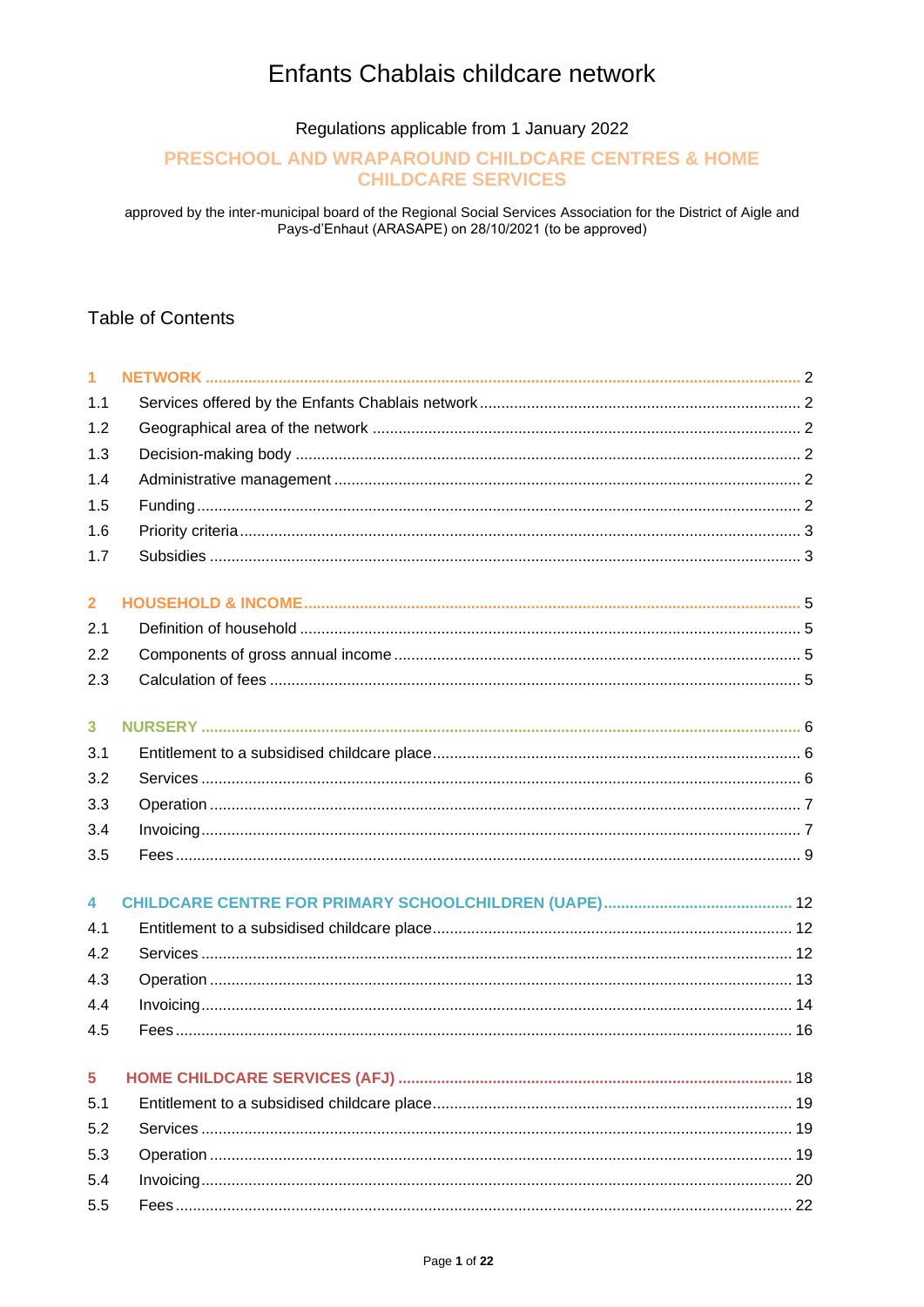#### <span id="page-1-0"></span>**1. NETWORK**

#### <span id="page-1-1"></span>**1.1 Services offered by the Enfants Chablais network**

The Enfants Chablais network (hereinafter the network) offers the following services:

- Preschool childcare centre (hereinafter nursery) **page 12** and the state of the control of the control of the control of the control of the control of the control of the control of the control of the control of the contr
- Wraparound childcare centre for primary schoolchildren (hereinafter UAPE) page 12
- Home childcare services (hereinafter AFJ) provided by childminders in a home environment page 19 (hereinafter AMF)

These services are part of the political will to facilitate the balancing of work and family life in the Chablais Vaudois region. They, like the network, are subject to the Childcare Act (LAJE) of 20 June 2006.

The services offered by the network are for young children aged from three months to school starting age as well as schoolchildren up to the end of primary school.

#### <span id="page-1-2"></span>**1.2 Geographical area of the network**

All municipalities in the district of Aigle (Aigle, Bex, Chessel, Corbeyrier, Gryon, Lavey-Morcles, Leysin, Noville, Ollon, Ormont-Dessous, Ormont-Dessus, Rennaz, Roche, Villeneuve and Yvorne) are part of the Enfants Chablais childcare network.

Parents resident for tax purposes in one of these municipalities are entitled to a subsidised place in accordance with the conditions set out in these regulations.

Families not resident for tax purposes in one of the aforementioned municipalities may access childcare places in the network where there is an agreement with another childcare network (inter-network agreement) or where an exemption is granted by the ARASAPE Management Committee (hereinafter CoDir).

An employer may also join the network and thereby offer access to childcare places to the children of his or her employees, regardless of their place of residence. If necessary, he or she will sign an agreement with the network.

#### **1.3 Decision-making body**

The ARASAPE Management Committee (hereinafter CoDir) is the decision-making body of the Enfants Chablais childcare network.

#### <span id="page-1-3"></span>**1.4 Administrative management**

The network is managed by the ARASAPE Childcare department (AJE). For any administrative matters, parents can contact one of our employees at: enfantschablais@aras.vd.ch.

#### <span id="page-1-4"></span>**1.5 Funding**

#### 1.5.1 Funding of the network

Childcare places are mainly subsidised by the municipalities in the network and by the Childcare Foundation (FAJE). Parent contributions are based on household income in accordance with the fee structures shown in articles 3.5.1, 3.5.2, 4.5.1, 4.5.2 and 5.5.1.

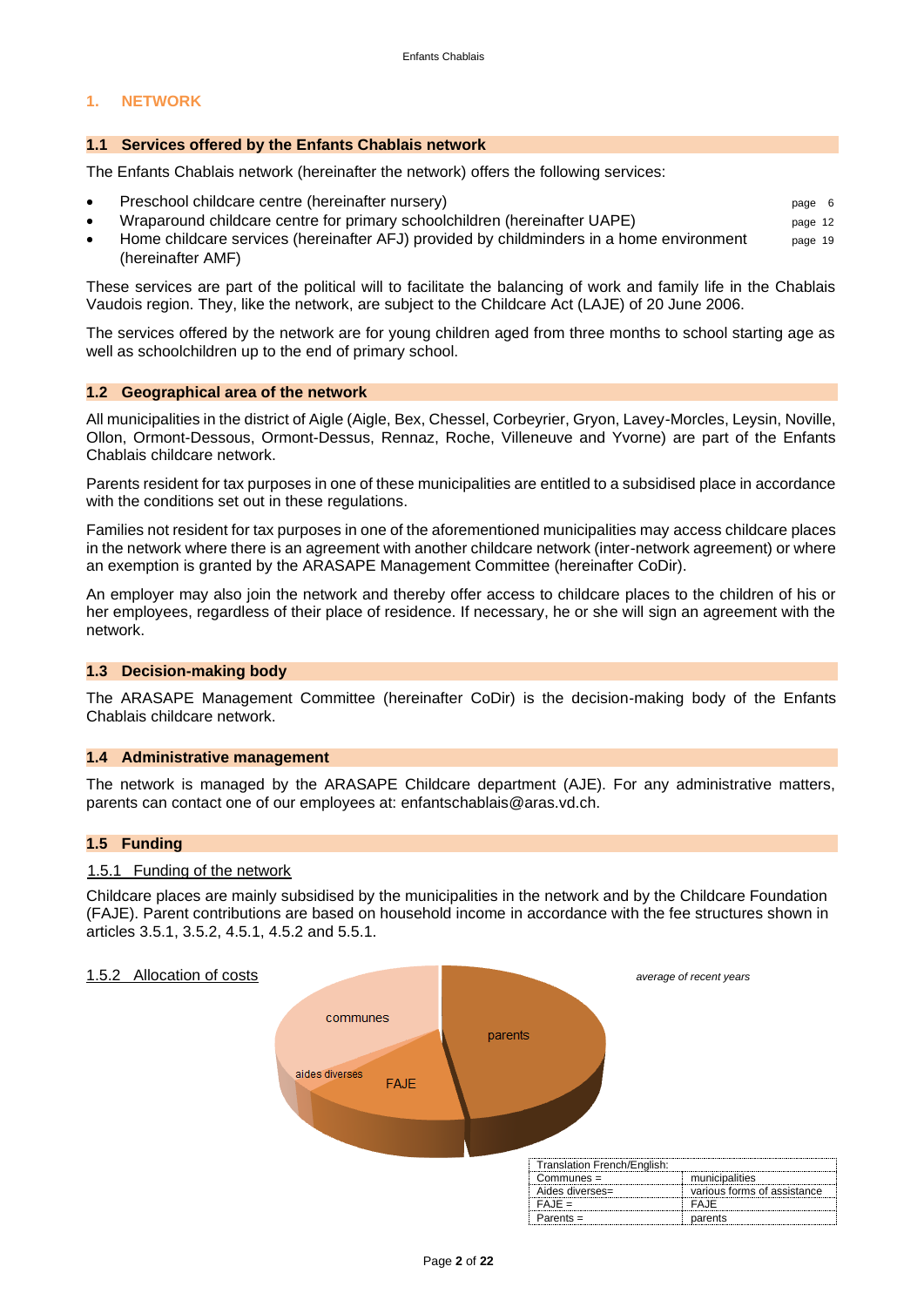#### <span id="page-2-0"></span>**1.6 Priority criteria**

Pursuant to article 31(1)(f) of the LAJE, municipalities have the power to set criteria for accessing childcare places. Consequently, the network offers childcare places to families, regardless of their income or wealth, in accordance with the following priority criteria, in order:

1) Families residing in the municipalities of the network, where the adults living in the same household as defined in article 2.1 of these regulations are professionally active (in employment, education or training).

Job seeking (if registered with the Regional Job Centre) is considered equivalent to employment. However, the centre manager or specialist education coordinator reserves the right to adjust attendance rates according to the number of places available.

Fees: Subsidised fee in accordance with the provisions of articles 1.7.1 and 1.7.2.

2) Families residing in the municipalities of the network, where at least one of the adults living in the same household as defined in article 2.1 of these regulations is not professionally active.

Families requiring childcare for reasons such as the integration of children, a request from social services, a parent in need of respite from childcare duties and having exceeded the entitlement to subsidies. This list is not exhaustive.

Fees: Maximum fee, except for the provisions of article 1.7.3.

3) Families residing outside the municipalities of the network, even if the adults living in the same household as defined in article 2.1 of these regulations are professionally active.

Fees: Maximum fee, except for the provisions of article 1.7.4.

After applying the above priority criteria, the centre manager or educational coordinator, in conjunction with the network, has the power to set additional conditions for the allocation of places.

A family whose child attends a centre may be required to free up the place for families with higher priority, subject to a notice period of one month from the end of a month.

#### <span id="page-2-1"></span>**1.7 Subsidies**

A family is entitled to a subsidised place if necessary for work.

#### 1.7.1 Placement percentage

The terms and conditions of the subsidies are set out in

| article 3.1 for nurseries | page |     |
|---------------------------|------|-----|
| article 4.1 for UAPEs     | page | -12 |

article 5.1 for AFJ page 19

The subsidised childcare rate permitted for a family is decided by the network based on documents submitted by the parents.

Placement beyond the subsidised percentage is possible, subject to the number of places available, priorities for access and payment of the maximum fee.

#### 1.7.2 Specific details

Job seeking if registered with the Regional Job Centre (ORP), training/education or rehabilitation measures are considered equivalent to employment and allow access to subsidised childcare.

#### 1.7.3 Exemption from the subsidy criteria

The CoDir may grant an exemption from the subsidy criteria provided that the parents have submitted a written request to the Enfants Chablais network. The order of priority as described in article 1.6 will still apply.

The CoDir reserves the right to withdraw the exemption at any time.

For centres in the mountains (Gryon, Leysin, Ormont-Dessous, Ormont-Dessus and Villars-sur Ollon), subsidised childcare may be granted according to the number of places vacant, provided that the above process is followed.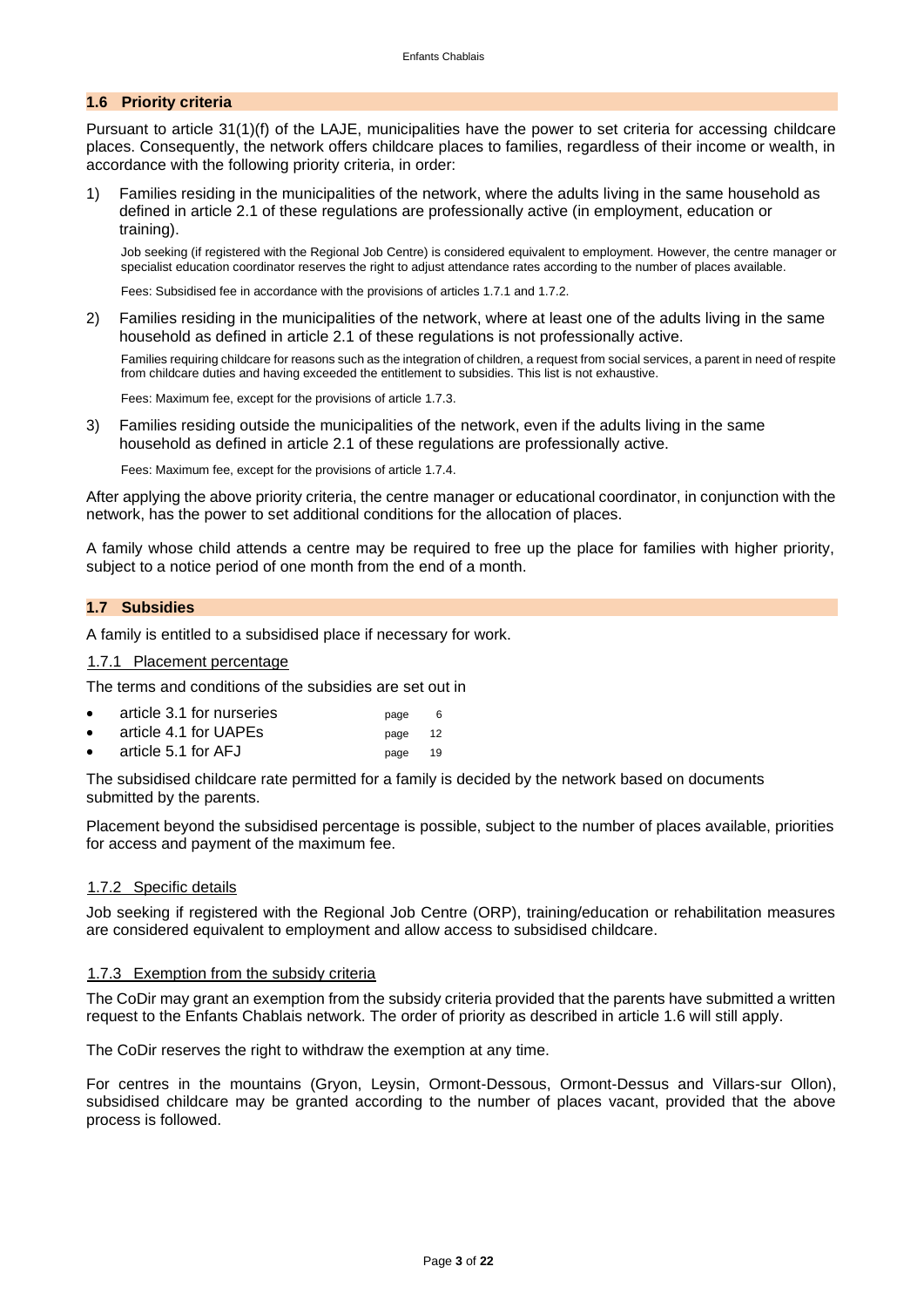# 1.7.4 Fees for families outside the network

Parents resident for tax purposes outside the municipalities in the network or with a second home in Chablais can also access childcare places, with the lowest priority and subject to payment of the maximum fee. An exception may be made in the following situations:

- Parents working for an approved employer
- Inter-network agreement
- Exemption granted by the CoDir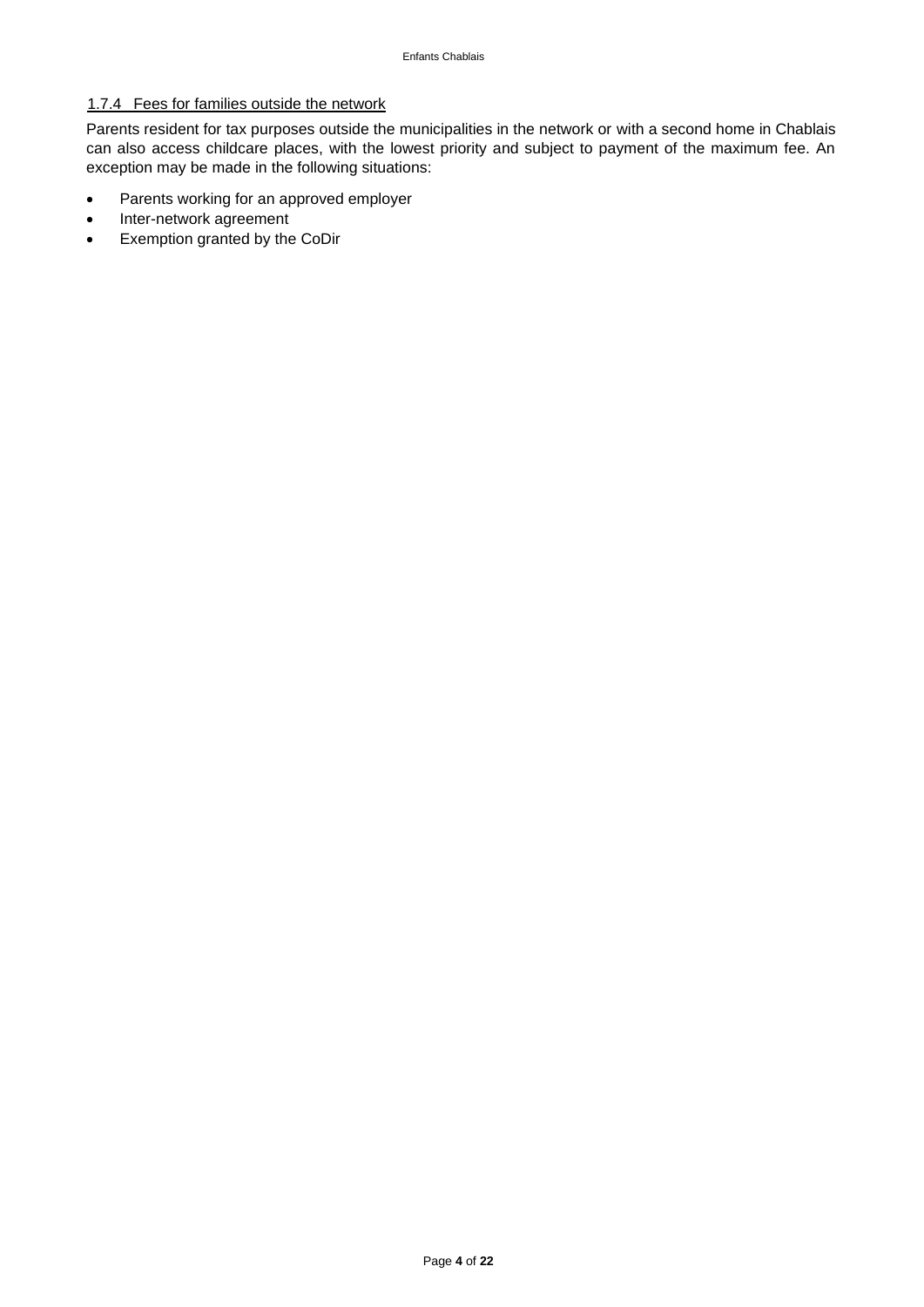#### <span id="page-4-0"></span>**2 HOUSEHOLD & INCOME**

Fees are charged according to gross annual household income, regardless of the start or end of the placement.

#### <span id="page-4-1"></span>**2.1 Definition of household**

Adults living in the same household are included in the Economic Unit of Reference (UER) used to calculate the Relevant Income (RD).

**The following are included in the UER:** adults, including the child's mother and father, stepmother and stepfather, registered partners and cohabiting partners. Adults living together, whether married or unmarried, even if one of them is not the child's biological parent, and even if the partner does not legally recognise the child, are included in the UER.

**The following are not included in the UER:** minor or adult children, whether dependent or not, housemates, subtenants, other adults in the family (e.g. grandparents), au pairs. An exception is made if one of these household members is the child's legal guardian.

The parents authorise the network to contact the relevant authorities (local council, population office) for information on the address and composition of the household.

If custody is shared by parents living apart, this will be considered as two separate households with two childcare agreements.

#### <span id="page-4-2"></span>**2.2 Components of gross annual income**

Fees vary according to the relevant income of the UER.

The relevant income taken into account in the calculation of fees for the services is based on gross annual income, including the 13 salary payments; bonuses; ancillary income; annuities; child benefit; grants; household allowances; additional family benefits; unemployment benefit; compensation for loss of earnings; insurance for loss of earnings in case of sickness; any other welfare benefits; old-age, survivors' and disability insurance scheme (AVS/AI), second and third pillars; sickness or accident benefit; life annuities; and pensions. Pensions paid by the UER to third parties may be deducted.

For self-employed workers, the equivalent of gross income is the net profit as shown in the accounts, plus 20%. In case of a financial loss, the income taken into account is zero for the self-employed parent.

#### **2.3 Calculation of fees**

#### 2.3.1 Provisional fee structure

Every year, on the basis of supporting documents for the current year, a provisional fee is charged until the annual review of income as described in article 2.3.3.

#### 2.3.2 Fee adjustment for the current year

In exceptional cases (loss of employment, increase in hours worked by one parent, change in family circumstances, etc.), the change in circumstances may result in a fee adjustment for the current year. An increase in the placement rate will automatically result in a review of income.

#### 2.3.3 Retroactive review of fees

At the end of the year, a check is carried out on the provisional fee charged (gross income actually received by the household for the period reviewed, household composition, address, etc.). Depending on the result, the difference in favour of the network or the family will be included in an additional invoice or a credit note against the next invoice.

The retroactive review of fees applies only to the previous calendar year.

#### 2.3.4 Supporting documents

In order to determine eligibility for a subsidised place and the associated fee, the network requires supporting documents that can be used to establish the employment status of the household (proof of hours worked, payslip, salary statement, tax return, accounts for self-employed workers, AVS contribution, unemployment registration, proof of minimum welfare benefit (RI), allowances). This list is not exhaustive.

It is the parents' responsibility to provide their financial information to the network within the required time frame, otherwise the maximum fee will be charged without retroactive effect.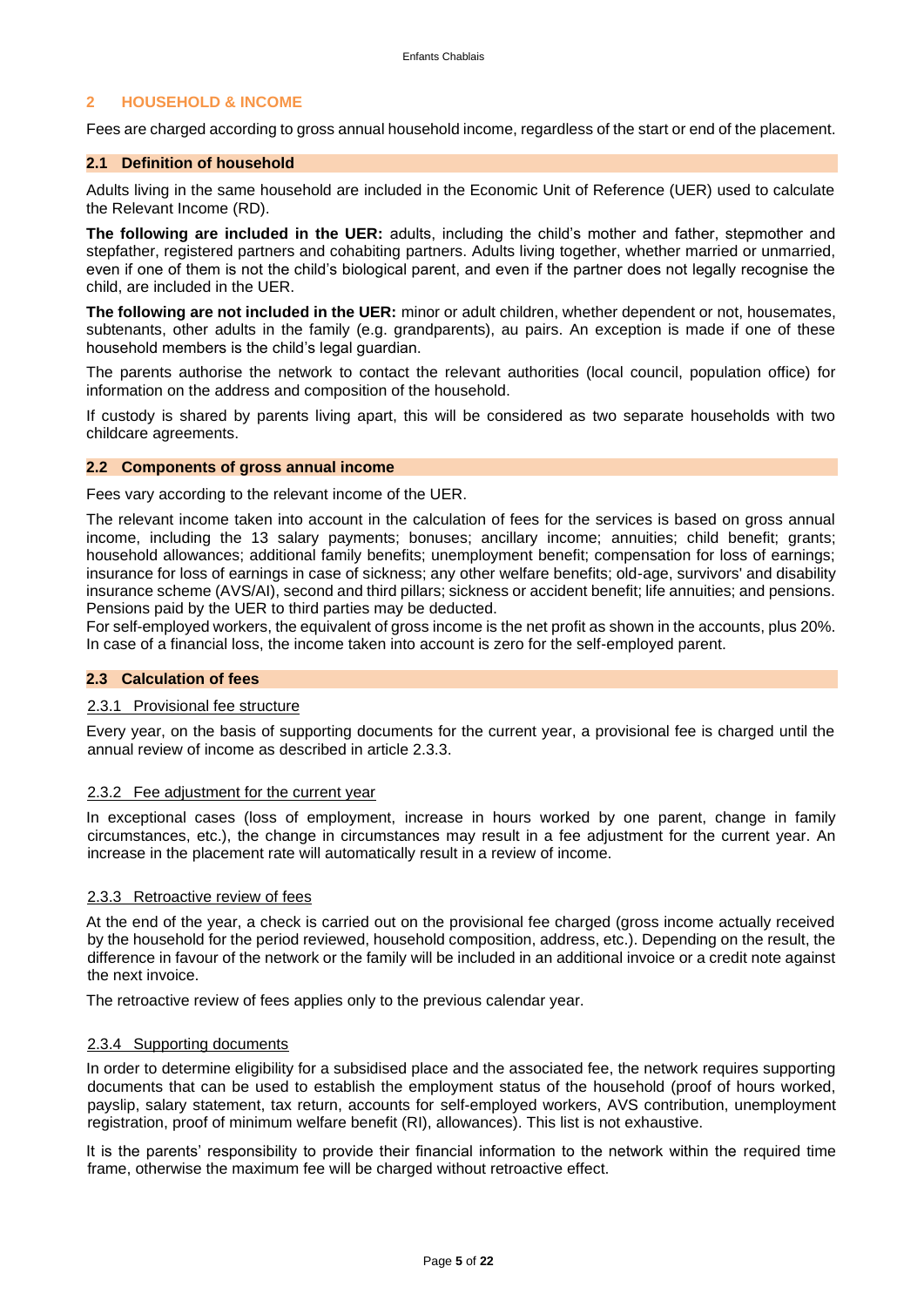#### <span id="page-5-0"></span>**3 NURSERY**

Nurseries offer childcare at a centre for children aged from three months to school starting age.

#### **3.1 Entitlement to a subsidised childcare place**

#### 3.1.1 Single-parent families

The maximum subsidised placement rate is the percentage of professional activity of the parent plus 10% to take into account travel and irregular hours. The maximum activity rate is 100%.

*Example: a single-parent family where the parent works at 50% is entitled to a place at 60% for each child at the subsidised fee.* The placement rate for each service is set out in article 3.2.1.

#### 3.1.2 Families with adults living in the same household<sup>1</sup>

The maximum subsidised placement rate is the percentage of professional activity of both adults added together minus 100%. 10% is added to this figure to take into account travel and irregular hours. The maximum activity rate per adult is 100%.

*Example: a family of two adults each working at 70% is entitled to a place at 50% (70% + 70% - 100% + 10%) for each child at the subsidised fee.* The placement rate for each service is set out in article 3.2.1.

#### **3.2 Services**

#### 3.2.1 Time slots

In the nursery, the following services are offered:

| Service                | Time slot       | Placement rate |
|------------------------|-----------------|----------------|
| Morning with meal      | 6.45am - 1pm    | 10%            |
| Afternoon without meal | 1.30pm - 6.30pm | 10%            |
| Full day               | 6.45am - 6.30pm | 20%            |
| Short day**            | 8am - 4pm       | 20%            |

The following centres open at 6.30am - Les Renardeaux in Rennaz and L'Espace 1000 Pattes in Villeneuve.

\*\*Only for centres in the mountains. Municipalities: Gryon, Leysin, Ormont-Dessous, Ormont-Dessus & Villars

#### 3.2.2 Regular childcare

Enrolment requires membership according to the time slots referred to in article 3.2.1.

#### 3.2.3 Irregular childcare

Subject to availability and acceptance by the centre manager, irregular childcare may be provided if one of the parents works irregular hours. The hours offered fall within the time slots referred to in article 3.2.1.

Parents are asked to decide on a minimum occupancy rate, as follows:

| Attendance rate      | Annual quota | Weekly equivalent |
|----------------------|--------------|-------------------|
| 20% is equivalent to | 46 davs      | dav               |
| 40% is equivalent to | 92 davs      | 2 days            |
| 60% is equivalent to | 138 days     | 3 days            |
| 80% is equivalent to | 184 days     | 4 davs            |

#### 3.2.4 Emergency childcare

Emergency childcare is possible subject to agreement by the centre manager and is offered per time slot as set out in article 3.2.1.

<sup>&</sup>lt;sup>1</sup> according to the definition of the Economic Unit of Reference (UER) set out in article 2.1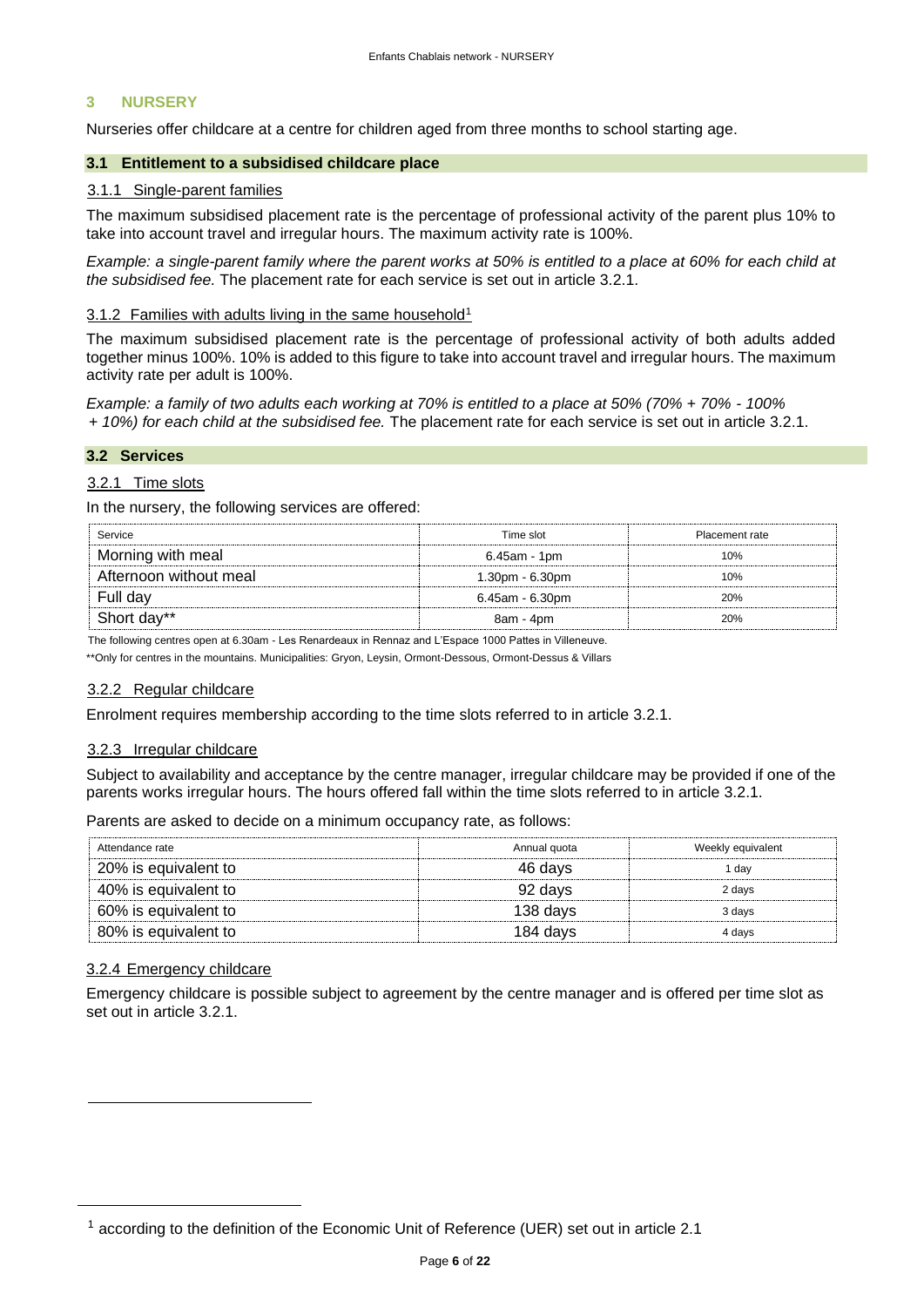#### <span id="page-6-0"></span>**3.3 Operation**

#### 3.3.1 Registration on a waiting list

Registration is through the centre or the customer portal: www.enfantschablais.ch. There is no application fee for registration on a waiting list.

#### 3.3.2 Confirmation of enrolment

When enrolment is confirmed by the centre manager, an application fee of CHF 50.00 is charged for each new child.

Following confirmation of enrolment, a childcare agreement is signed between the parents and the network. The placement cannot start until the agreement has been signed and returned to the network.

Any change to the services made less than 30 days before the start of a placement gives rise to an invoice for amendment fees of CHF 30.00.

In case of withdrawal after confirmation of enrolment, the application fee will be retained.

#### 3.3.3 Induction

Children joining the nursery must complete an induction period. The induction schedule is drawn up with the centre manager. Fees for the induction period are charged on the basis of actual attendance for the first two weeks. In case of absence, an invoice will be issued for the services set out in the induction schedule.

In exceptional cases where a child has trouble settling in, the centre manager, in conjunction with the network, may decide to extend the induction period by a maximum of one or two weeks.

#### 3.3.4 Changes

A fee of CHF 30.00 per child is charged for each change in attendance. The amendment period is one month from the end of a month.

*Example: If a request for a change is made on 20 October, it will take effect on 1 December.*

The amendment fee for a change in attendance will not be charged in the following cases:

- if the change is at the request of the centre;
- if the change takes effect for the months of January, August or September.

#### 3.3.5 Termination or break from attendance

There is a trial period of one month for all placements, including the induction period. During this time, the placement may be stopped forthwith. Services provided are payable.

After this trial period, the notice period for termination of the agreement is one month from the end of the month. Invoices will continue to be issued until the end of the notice period.

In case of re-enrolment within the three months following termination of the agreement, the missed months will be invoiced retroactively at the attendance rate of the period preceding termination.

During the transition from nursery to UAPE, invoicing for preschool services will end automatically at the end of July.

#### <span id="page-6-1"></span>**3.4 Invoicing**

#### 3.4.1 Regular childcare

Invoices for the services are issued in 12 monthly instalments per year, in the form of membership fees, regardless of the periods when the centre is closed. The monthly fee is calculated on the basis of 3.83 weeks per month (52 weeks - 6 weeks of closure = 46 weeks, divided by 12 months = 3.83).

Invoicing is based on the fee structure referred to in article 3.5.1. Services are invoiced at the end of the month for the following month.

Any extra hours are invoiced separately according to the time slots set out in article 3.2.1.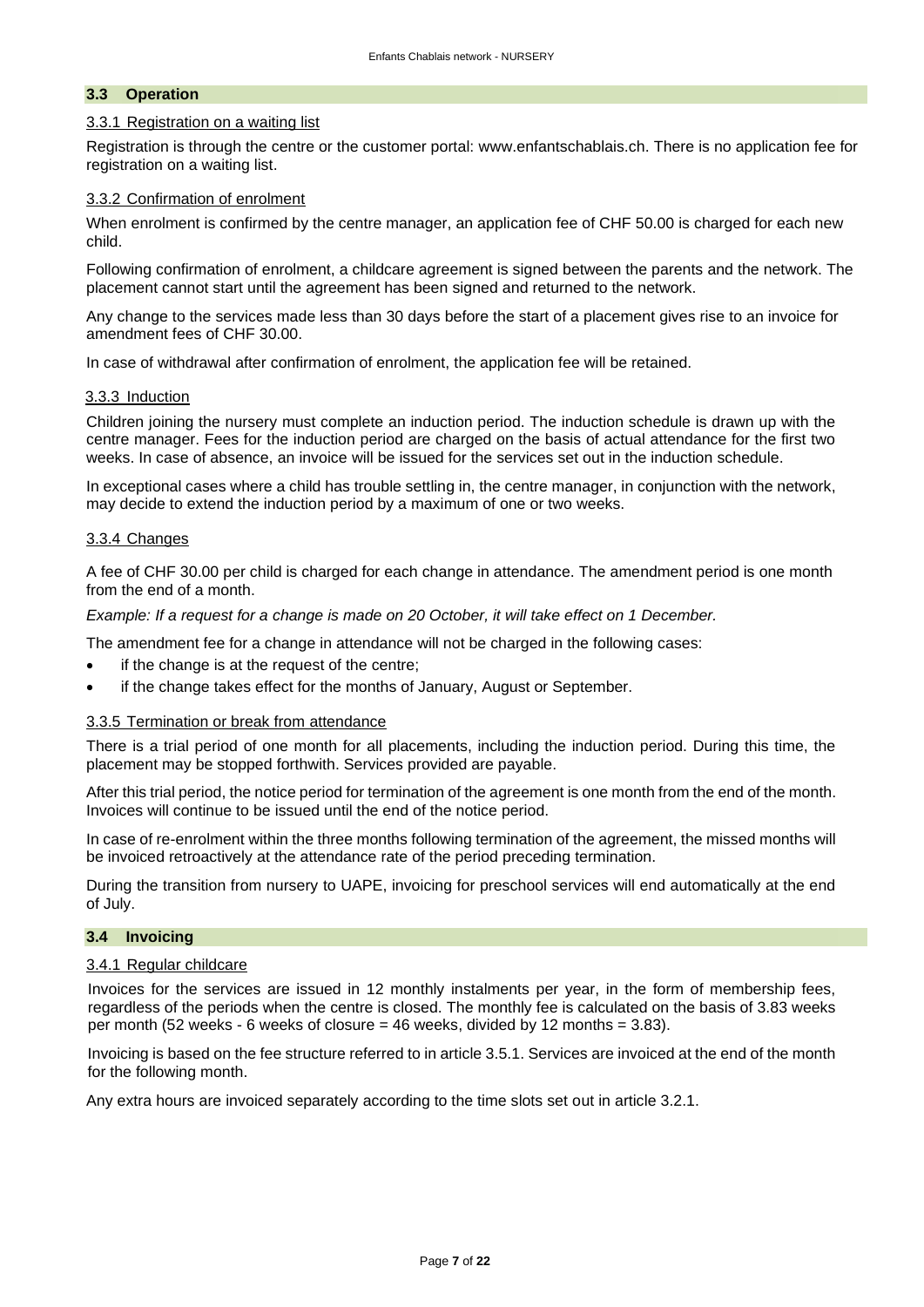#### 3.4.2 Irregular childcare

Invoices are issued monthly and in advance on the basis of the requested attendance rate, in accordance with the fee structure in article 3.5.2. All time slots booked will be invoiced, regardless of whether the child attended or not. Offsetting or swapping of days is not allowed.

If the actual attendance is lower than the annual quota set, the difference will be invoiced.

Any extra hours are invoiced separately according to the time slots set out in article 3.2.1.

#### 3.4.3 Emergency childcare

Any hours additional to those stated in the childcare agreement are considered as emergency childcare.

Invoices, based on the fee structure shown in article 3.5.2, are in addition to the monthly fee. All time slots booked will be invoiced regardless of whether the child attends or not, unless they are cancelled at least 24 hours before the start of the service. Offsetting or swapping of days is not allowed.

Any extra hours are invoiced separately according to the time slots set out in article 3.2.1.

#### 3.4.4 Absences

Absences are charged at 100% and cannot be offset. For organisational reasons, it is important to notify the centre of absences and their duration.

However, special treatment is given for:

a) Illness or accident involving the child:

Absences resulting from illness or accident are charged as follows:

- absence of one week or less: no reduction
- absence of more than a week: not charged from the second week on presentation of a medical certificate

If the absence is longer than four weeks in total and the family wishes to keep the childcare place, the reservation fee will be 20% of the initial fee from the fifth week of absence.

b) Holidays and long-term absences:

The first two consecutive weeks are charged at 100% of the fee, the third and fourth consecutive weeks at 75% of the fee and, from the fifth week, at 20% of the fee. Periods of absence when the centre is closed are not included in the calculation of consecutive weeks.

The centre must be notified in advance of holidays and absences and a completed form must be submitted to the centre manager.

Meals will be refunded from the first day of absence.

The network reserves the right to terminate the agreement with immediate effect after three consecutive months of absence, for whatever reason.

#### 3.4.5 Invoices and reminders

All services are included in an invoice payable within 10 days. A dispute may be raised within the same time frame. After this, the amount will be deemed accepted by the parents.

In case of late payment of an invoice, the following reminder charges will be incurred:

- No charge for the first reminder
- CHF 20.00 for the second reminder
- CHF 30.00 for the third reminder

The network, in conjunction with the centre manager, reserves the right to terminate the agreement with the parents with immediate effect in case of failure to comply with the terms and conditions of payment.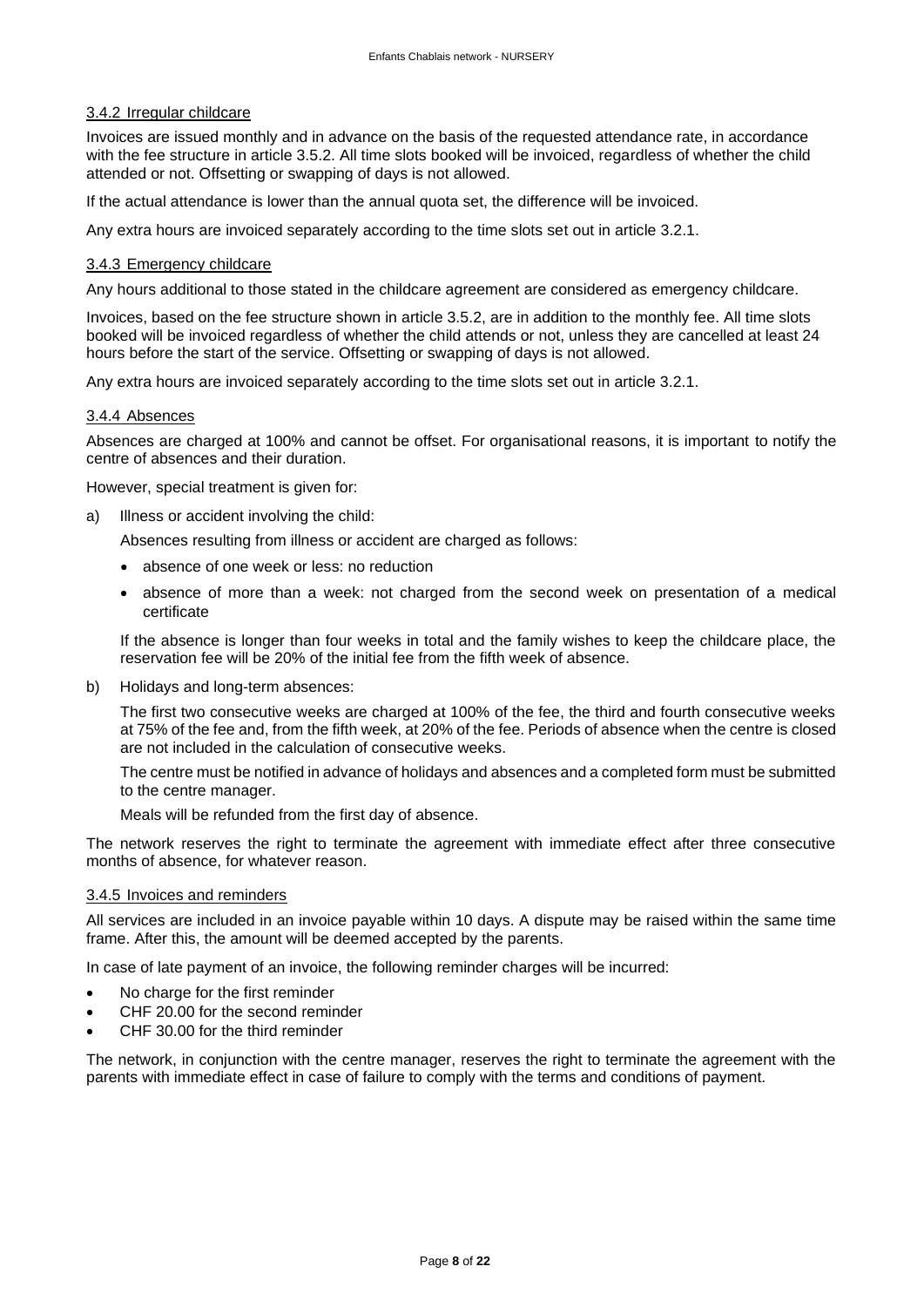# <span id="page-8-0"></span>**3.5 Fees**

Regular childcare:<br>
Irregular & emergency childcare:<br>
fee structure shown in article 3.5.2<br>
fee structure shown in article 3.5.2 Irregular & emergency childcare:

 $\mathcal{L}(\mathcal{A})$ 

# 3.5.1 Fee structure

|             |                                |                                   |           | Regular childcare                                 |              |
|-------------|--------------------------------|-----------------------------------|-----------|---------------------------------------------------|--------------|
|             |                                |                                   |           | Monthly fee for one service per week<br>in CHF    |              |
|             | Gross annual income of the UER | Morning with<br>meal <sup>1</sup> | Afternoon | Short day $1$<br>centres in the mountains<br>only | Full day $1$ |
| 0<br>30,000 |                                | 47.90                             | 38.30     | 61.30                                             | 76.60        |
| 30,001      | 35,000                         | 52.65                             | 42.15     | 67.40                                             | 84.25        |
| 35,001      | 40,000                         | 57.45                             | 45.95     | 73.55                                             | 91.90        |
| 40,001      | 45,000                         | 62.25                             | 49.80     | 79.65                                             | 99.60        |
| 45,001      | 50,000                         | 67.05                             | 53.60     | 85.80                                             | 107.25       |
| 50,001      | 55,000                         | 71.80                             | 57.45     | 91.90                                             | 114.90       |
| 55,001      | 60,000                         | 76.60                             | 61.30     | 98.05                                             | 122.55       |
| 60,001      | 65,000                         | 81.40                             | 65.10     | 104.20                                            | 130.20       |
| 65,001      | 70,000                         | 86.15                             | 68.95     | 110.30                                            | 137.90       |
| 70,001      | 75,000                         | 94.55                             | 75.65     | 121.05                                            | 151.30       |
| 75,001      | 80,000                         | 101.75                            | 81.40     | 130.20                                            | 162.80       |
| 80,001      | 85,000                         | 108.90                            | 87.15     | 139.40                                            | 174.25       |
| 85,001      | 90,000                         | 116.10                            | 92.90     | 148.60                                            | 185.75       |
| 90,001      | 95,000                         | 123.30                            | 98.60     | 157.80                                            | 197.25       |
| 95,001      | 100,000                        | 130.45                            | 104.35    | 167.00                                            | 208.75       |
| 100,001     | 105,000                        | 138.85                            | 111.05    | 177.70                                            | 222.15       |
| 105,001     | 110,000                        | 146.00                            | 116.80    | 186.90                                            | 233.65       |
| 110,001     | 115,000                        | 153.20                            | 122.55    | 196.10                                            | 245.10       |
| 115,001     | 120,000                        | 160.40                            | 128.30    | 205.30                                            | 256.60       |
| 120,001     | 125,000                        | 168.75                            | 135.00    | 216.00                                            | 270.00       |
| 125,001     | 130,000                        | 175.95                            | 140.75    | 225.20                                            | 281.50       |
| 130,001     | 135,000                        | 183.10                            | 146.50    | 234.40                                            | 293.00       |
| 135,001     | 140,000                        | 190.30                            | 152.25    | 243.60                                            | 304.50       |
| 140,001     | 145,000                        | 197.50                            | 158.00    | 252.80                                            | 316.00       |
| 145,001     | 150,000                        | 204.65                            | 163.75    | 261.95                                            | 327.45       |
| 150,001     | 155,000                        | 213.05                            | 170.45    | 272.70                                            | 340.85       |
| 155,001     | 160,000                        | 220.20                            | 176.20    | 281.90                                            | 352.35       |
| 160,001     | 165,000                        | 227.40                            | 181.95    | 291.10                                            | 363.85       |
| 165,001     | 170,000                        | 234.60                            | 187.65    | 300.25                                            | 375.35       |
| 170,001     | 175,000                        | 240.55                            | 192.45    | 307.95                                            | 384.90       |
| 175,001     | $+$                            | 246.55                            | 197.25    | 315.60                                            | 394.50       |

*<sup>1</sup> The fee for the services does not include meals.*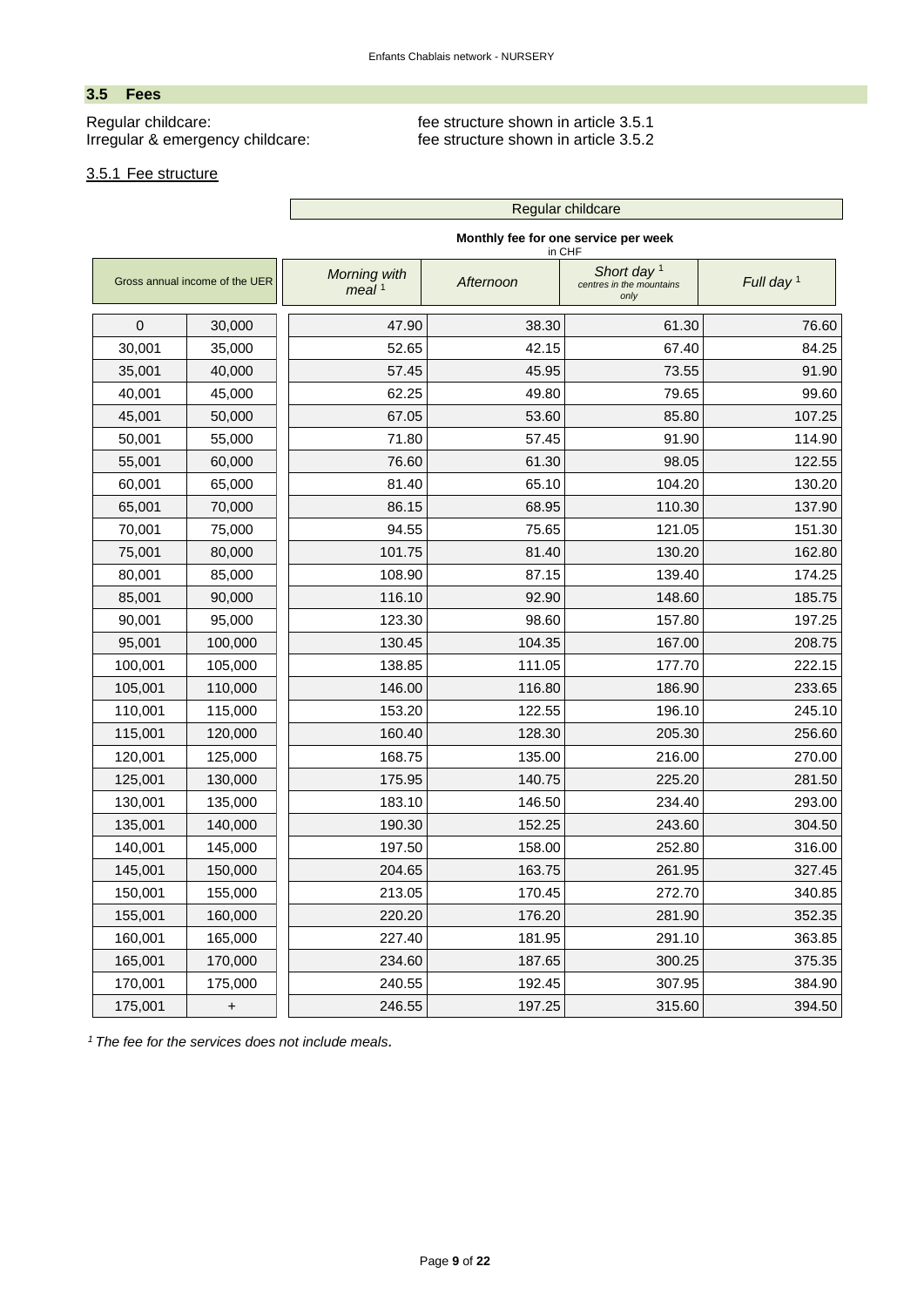Irregular & emergency childcare

# 3.5.2 Fee structure

Г

|              |                                |                          | in CHF    | Fee for one service                               |              |
|--------------|--------------------------------|--------------------------|-----------|---------------------------------------------------|--------------|
|              | Gross annual income of the UER | Morning with<br>meal $1$ | Afternoon | Short day $1$<br>centres in the mountains<br>only | Full day $1$ |
| $\mathbf{0}$ | 30,000                         | 12.50                    | 10.00     | 16.00                                             | 20.00        |
| 30,001       | 35,000                         | 13.75                    | 11.00     | 17.60                                             | 22.00        |
| 35,001       | 40,000                         | 15.00                    | 12.00     | 19.20                                             | 24.00        |
| 40,001       | 45,000                         | 16.25                    | 13.00     | 20.80                                             | 26.00        |
| 45,001       | 50,000                         | 17.50                    | 14.00     | 22.40                                             | 28.00        |
| 50,001       | 55,000                         | 18.75                    | 15.00     | 24.00                                             | 30.00        |
| 55,001       | 60,000                         | 20.00                    | 16.00     | 25.60                                             | 32.00        |
| 60,001       | 65,000                         | 21.25                    | 17.00     | 27.20                                             | 34.00        |
| 65,001       | 70,000                         | 22.50                    | 18.00     | 28.80                                             | 36.00        |
| 70,001       | 75,000                         | 24.70                    | 19.75     | 31.60                                             | 39.50        |
| 75,001       | 80,000                         | 26.55                    | 21.25     | 34.00                                             | 42.50        |
| 80,001       | 85,000                         | 28.45                    | 22.75     | 36.40                                             | 45.50        |
| 85,001       | 90,000                         | 30.30                    | 24.25     | 38.80                                             | 48.50        |
| 90,001       | 95,000                         | 32.20                    | 25.75     | 41.20                                             | 51.50        |
| 95,001       | 100,000                        | 34.05                    | 27.25     | 43.60                                             | 54.50        |
| 100,001      | 105,000                        | 36.25                    | 29.00     | 46.40                                             | 58.00        |
| 105,001      | 110,000                        | 38.15                    | 30.50     | 48.80                                             | 61.00        |
| 110,001      | 115,000                        | 40.00                    | 32.00     | 51.20                                             | 64.00        |
| 115,001      | 120,000                        | 41.90                    | 33.50     | 53.60                                             | 67.00        |
| 120,001      | 125,000                        | 44.05                    | 35.25     | 56.40                                             | 70.50        |
| 125,001      | 130,000                        | 45.95                    | 36.75     | 58.80                                             | 73.50        |
| 130,001      | 135,000                        | 47.80                    | 38.25     | 61.20                                             | 76.50        |
| 135,001      | 140,000                        | 49.70                    | 39.75     | 63.60                                             | 79.50        |
| 140,001      | 145,000                        | 51.55                    | 41.25     | 66.00                                             | 82.50        |
| 145,001      | 150,000                        | 53.45                    | 42.75     | 68.40                                             | 85.50        |
| 150,001      | 155,000                        | 55.65                    | 44.50     | 71.20                                             | 89.00        |
| 155,001      | 160,000                        | 57.50                    | 46.00     | 73.60                                             | 92.00        |
| 160,001      | 165,000                        | 59.40                    | 47.50     | 76.00                                             | 95.00        |
| 165,001      | 170,000                        | 61.25                    | 49.00     | 78.40                                             | 98.00        |
| 170,001      | 175,000                        | 62.80                    | 50.25     | 80.40                                             | 100.50       |
| 175,001      | $\ddot{}$                      | 64.40                    | 51.50     | 82.40                                             | 103.00       |

*<sup>1</sup>The fee for the services does not include meals.*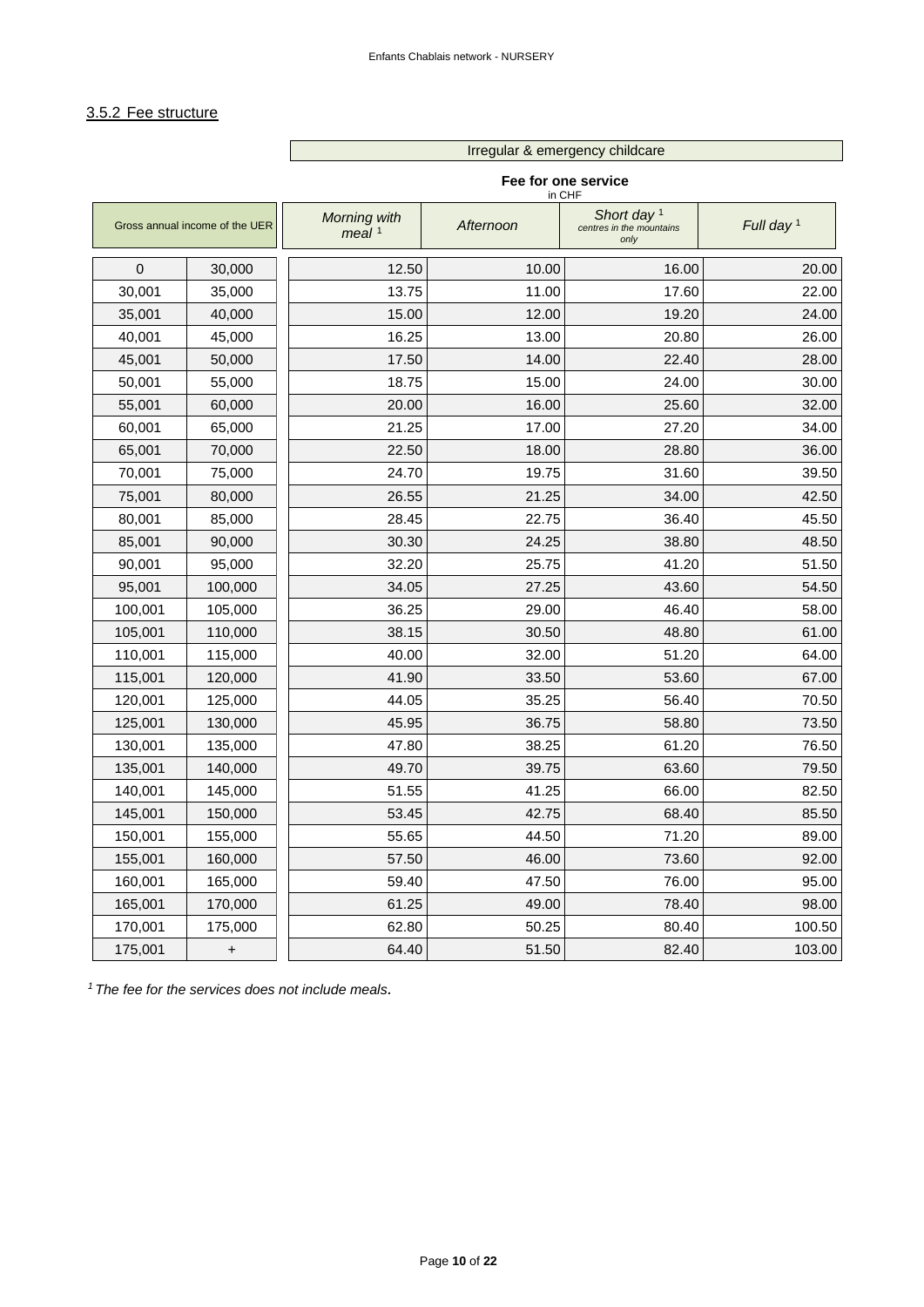# 3.5.3 Meals

Once the child reaches the age of 12 months, meal costs are invoiced the following month. The fee is CHF 7.00 per lunch. There is no deduction if the child does not have a meal.

For regular childcare, the fixed monthly fee for one meal per week is CHF 26.80 (CHF 7.00 x the coefficient 3.83)

#### 3.5.4 Sibling discount

| Families with two children cared for in the network          | 20% discount |
|--------------------------------------------------------------|--------------|
| Families with three children cared for in the network        | 30% discount |
| Families with four or more children cared for in the network | 40% discount |

The reductions only apply to childcare services. Meals and application fees are not included. The sibling discount also applies to households charged the maximum fee.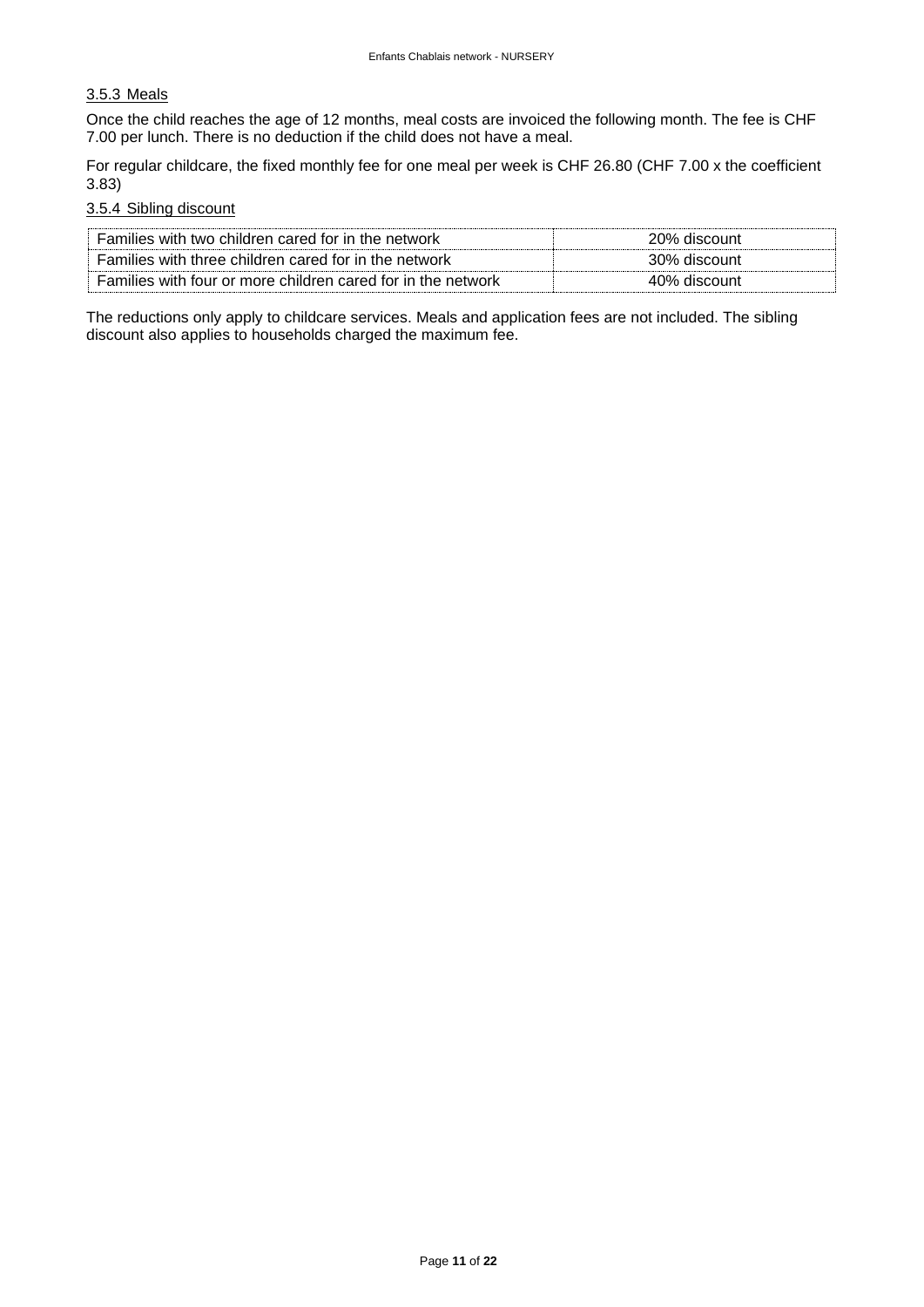#### <span id="page-11-0"></span>**4 CHILDCARE CENTRE FOR PRIMARY SCHOOLCHILDREN (UAPE)**

UAPEs offer childcare at a centre for schoolchildren up to the end of primary school.

#### **4.1 Entitlement to a subsidised childcare place**

#### 4.1.1 Single-parent families

The maximum subsidised placement rate is the percentage of professional activity of the parent plus 10% to take into account travel and irregular hours. The maximum activity rate is 100%.

*Example: a single-parent family where the parent works at 50% is entitled to a place at 60% for each child at the subsidised fee.* The placement rate for each service is set out in article 4.2.1.

#### 4.1.2 Families with adults living in the same household<sup>2</sup>

The maximum subsidised placement rate is the percentage of professional activity of both adults added together minus 100%. 10% is added to this figure to take into account travel and irregular hours. The maximum activity rate per adult is 100%.

*Example: a family of two adults each working at 70% is entitled to a place at 50% (70% + 70% - 100% + 10%) for each child at the subsidised fee.* The placement rate for each service is set out in article 4.2.1.

#### <span id="page-11-1"></span>**4.2 Services**

#### 4.2.1 Time slots

In the UAPE, the following services are offered:

*\*Continuous school day: The length of the midday service for schoolchildren with school in the afternoon is shortened.*

*\*\*Continuous school day: After-school childcare includes both of these services.*

The relevant timetables are available from centres.

Childcare for one service per week equates to the following percentages:

| Morning                      |  |  |  |
|------------------------------|--|--|--|
| Midday                       |  |  |  |
| Afternoon                    |  |  |  |
| Based on 20% for a full day. |  |  |  |

#### 4.2.2 Regular childcare

Enrolment requires membership according to the time slots referred to in article 4.2.1.

#### 4.2.3 Irregular childcare

Subject to availability and acceptance by the centre manager, irregular childcare may be provided if one of the parents works irregular hours. The hours offered fall within the time slots referred to in article 4.2.1.

#### 4.2.4 Emergency childcare

Emergency childcare is possible subject to agreement by the centre manager and is offered per time slot as set out in article 4.2.1.

<sup>2</sup> according to the definition of the Economic Unit of Reference (UER) set out in article 2.1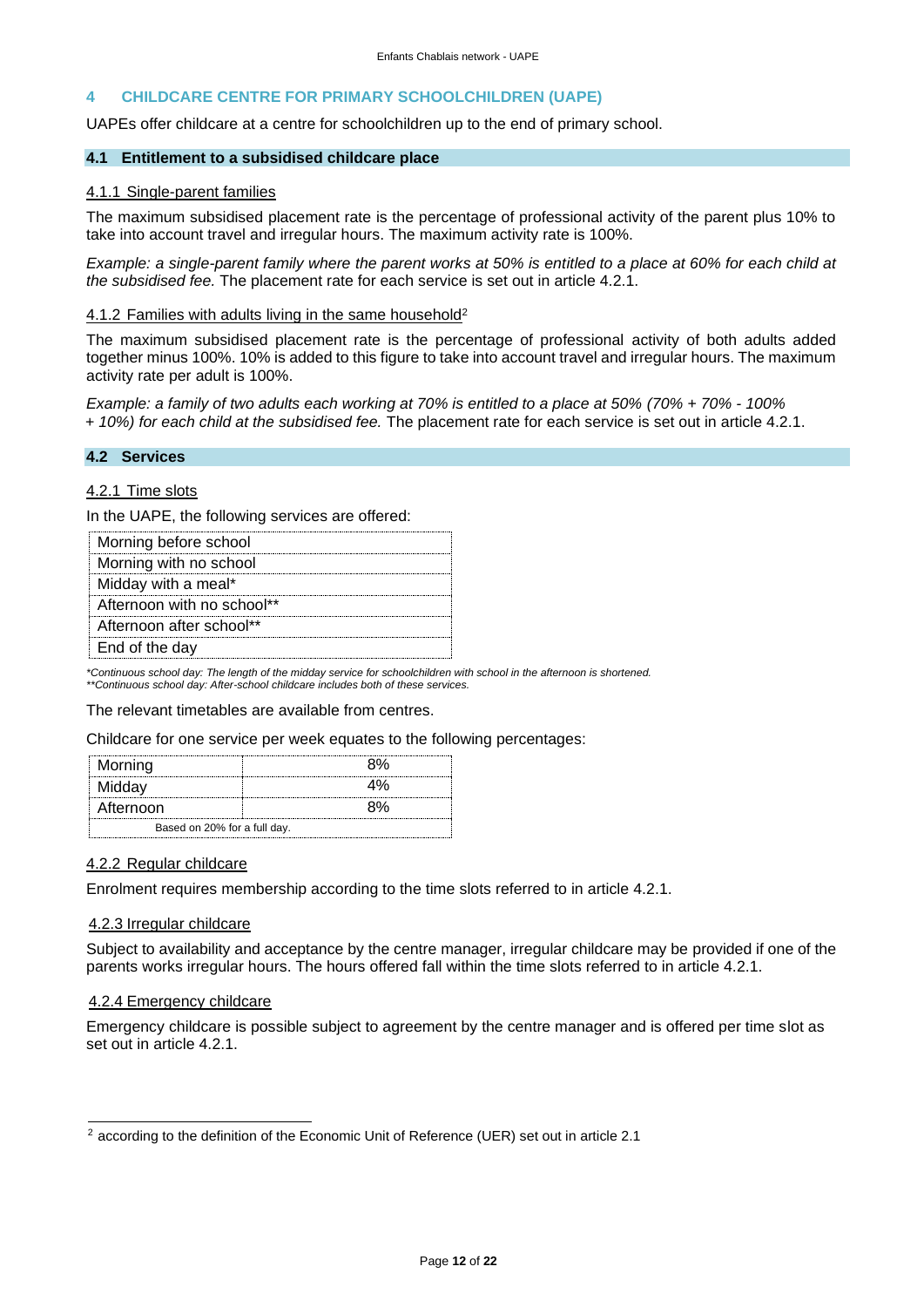#### 4.2.5 Childcare during school holidays

Childcare during school holidays is offered by some centres and is possible subject to the agreement of management. The following services are offered:

| .<br>$\epsilon$<br>ιαι<br>◡<br>$\cdot$<br>with<br>mea<br><br>זוור | ٠ull<br>ua | <br>.<br>.<br>--<br>uav<br>ור<br>$\mathbf{H}$ |
|-------------------------------------------------------------------|------------|-----------------------------------------------|
|                                                                   |            |                                               |

\*\*Only for centres in the mountains. Municipalities: Gryon, Leysin, Ormont-Dessous, Ormont-Dessus & Villars

#### <span id="page-12-0"></span>**4.3 Operation**

#### 4.3.1 Registration on a waiting list

Registration is through the centre or the customer portal: www.enfantschablais.ch. There is no application fee for registration on a waiting list.

#### 4.3.2 Confirmation of enrolment

When enrolment is confirmed by the centre manager, an application fee of CHF 50.00 is charged for each new child.

Following confirmation of enrolment, a childcare agreement is signed between the parents and the network. The placement cannot start until the agreement has been signed and returned to the network.

Any change to the services made less than 30 days before the start of a placement gives rise to an invoice for amendment fees of CHF 30.00.

In case of withdrawal after confirmation of enrolment, the application fee will be retained.

#### 4.3.3 Changes

A fee of CHF 30.00 per child is charged for each change in attendance. The amendment period is one month from the end of a month.

*Example: If a request for a change is made on 20 October, it will take effect on 1 December.*

The amendment fee for a change in attendance will not be charged in the following cases:

- if the change is at the request of the centre;
- if the change takes effect for the months of January, August or September.

#### 4.3.4 New school year

A UAPE childcare agreement is only valid for the current school year. Children must re-enrol every year.

At the beginning of each school year, all requests are reviewed and childcare places are allocated according to the priority criteria set out in article 1.6.

#### 4.3.5 Childcare during school holidays

An enrolment form for childcare during school holidays must be completed by the parents and submitted to the centre manager within the specified time frame. All time slots booked are final.

#### 4.3.6 Termination or break from attendance

There is a trial period of one month for all placements. During this time, the placement may be stopped forthwith. Services provided are payable.

After this trial period, the notice period for termination of the agreement is one month from the end of the month. Invoices will continue to be issued until the end of the notice period.

In case of re-enrolment within the three months following termination of the agreement, the missed months will be invoiced retroactively at the attendance rate of the period preceding termination.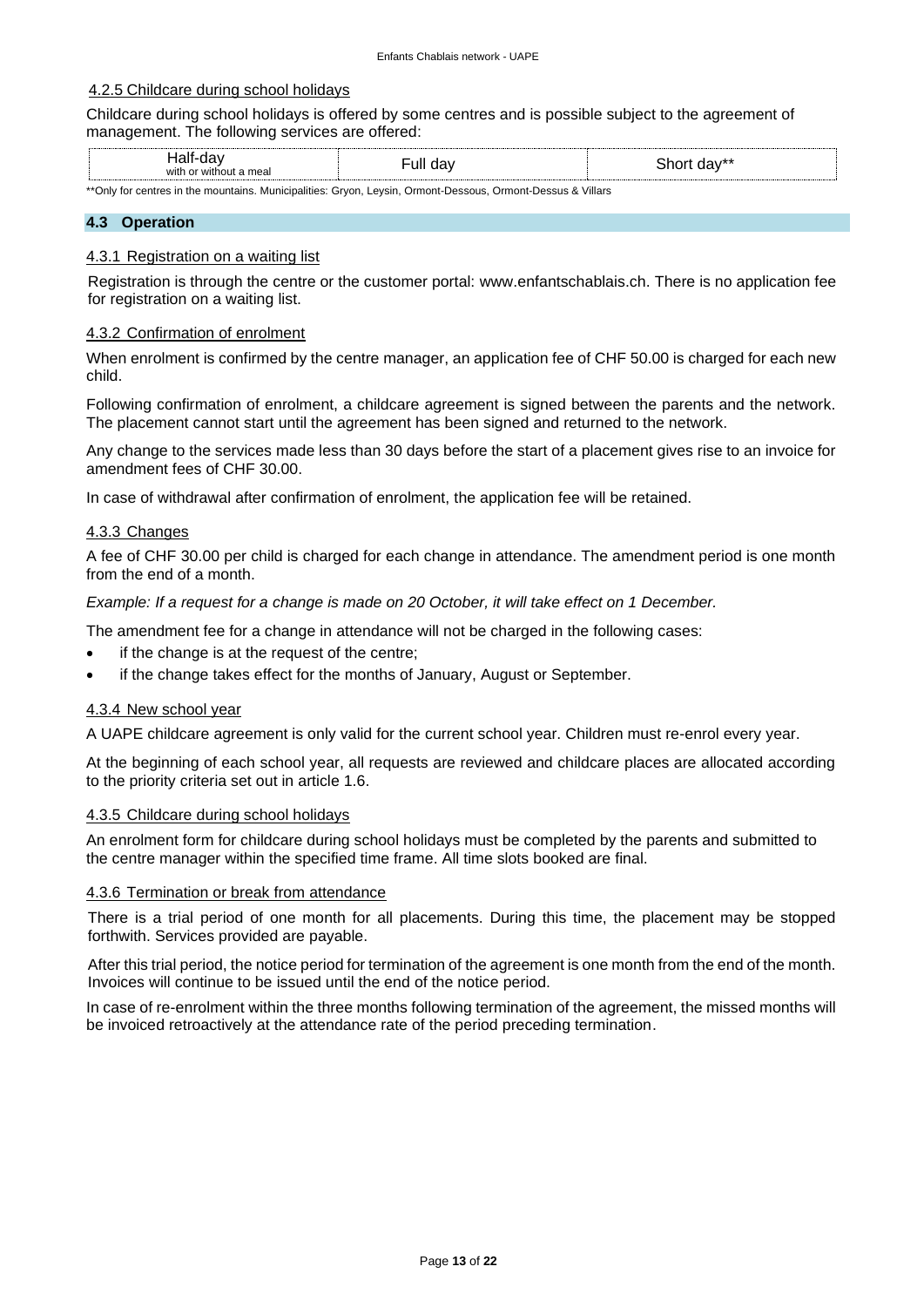#### <span id="page-13-0"></span>**4.4 Invoicing**

# 4.4.1 Regular childcare

Invoices for the services are issued in 10 monthly instalments per year, in the form of membership fees, regardless of the periods when the centre is closed. The months of July and August are not invoiced. The monthly fee is calculated on the basis of 3.6 weeks per month (52 weeks - 16 weeks of closure<sup>3</sup> = 36 weeks, divided by 10 months  $= 3.6$ ).

Invoicing is based on the fee structure referred to in article 4.5.1. Services are invoiced at the end of the month for the following month.

Any extra hours are invoiced separately according to the time slots set out in article 4.2.1.

#### 4.4.2 Irregular childcare

Invoices are issued in the month following the period of childcare. The fee is calculated on the basis of the fee structure shown in article 4.5.2. All time slots booked will be invoiced, regardless of whether the child attended or not. Offsetting or swapping of days is not allowed.

Any extra hours are invoiced separately according to the time slots set out in article 4.2.1

#### 4.4.3 Emergency childcare

Any hours additional to those stated in the childcare agreement are considered as emergency childcare.

Invoices are issued in the month following the period of childcare. The fee is calculated on the basis of the fee structure shown in article 4.5.2. All time slots booked will be invoiced regardless of whether the child attends or not, unless they are cancelled at least 24 hours before the start of the service. Offsetting or swapping of days is not allowed.

Any extra hours are invoiced separately according to the time slots set out in article 4.2.1.

#### 4.4.4 Childcare during school holidays

The fee is calculated on the basis of the fee structure shown in article 4.5.3 as well as the 'holiday enrolment form'. All time slots booked will be invoiced, regardless of whether the child attended or not. Offsetting or swapping of days is not allowed.

Any extra hours are invoiced separately according to the time slots set out in article 4.2.5.

#### 4.4.5 Absences

Absences are charged at 100% and cannot be offset. For organisational reasons, it is important to notify the centre of absences and their duration.

However, special treatment is given for:

a) Illness or accident involving the child:

Absences resulting from illness or accident are charged as follows:

- absence of one week or less: no reduction
- absence of more than a week: not charged from the second week on presentation of a medical certificate

If the absence is longer than four weeks in total and the family wishes to keep the childcare place, the reservation fee will be 20% of the initial fee from the fifth week of absence.

<sup>&</sup>lt;sup>3</sup> The following are included in the 16 weeks of closure: school holiday periods, cantonal public holidays and mandatory school activities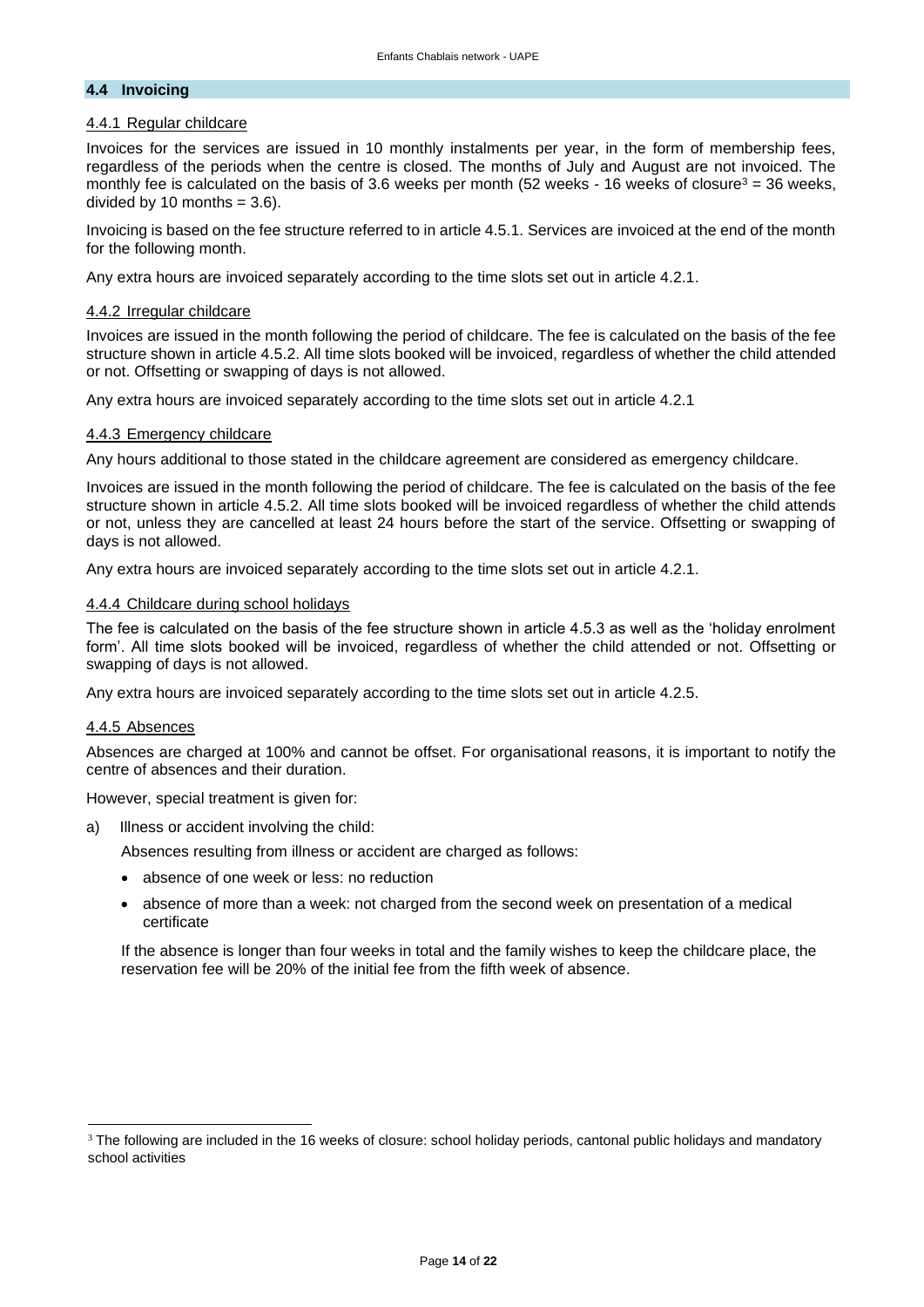b) Holidays and long-term absences:

The first two consecutive weeks are charged at 100% of the fee, the third and fourth consecutive weeks at 75% of the fee and, from the fifth week, at 20% of the fee. Periods of absence when the centre is closed are not included in the calculation of consecutive weeks.

The centre must be notified in advance of holidays and absences and a completed form must be submitted to the centre manager.

Meals will be refunded from the first day of absence.

The network reserves the right to terminate the agreement with immediate effect after three consecutive months of absence, for whatever reason.

#### 4.4.6 Invoices and reminders

All services are included in an invoice payable within 10 days. A dispute may be raised within the same time frame. After this, the amount will be deemed accepted by the parents.

In case of late payment of an invoice, the following reminder charges will be incurred:

- No charge for the first reminder
- CHF 20.00 for the second reminder
- CHF 30.00 for the third reminder

The network, in conjunction with the centre manager, reserves the right to terminate the agreement with the parents with immediate effect in case of failure to comply with the terms and conditions of payment.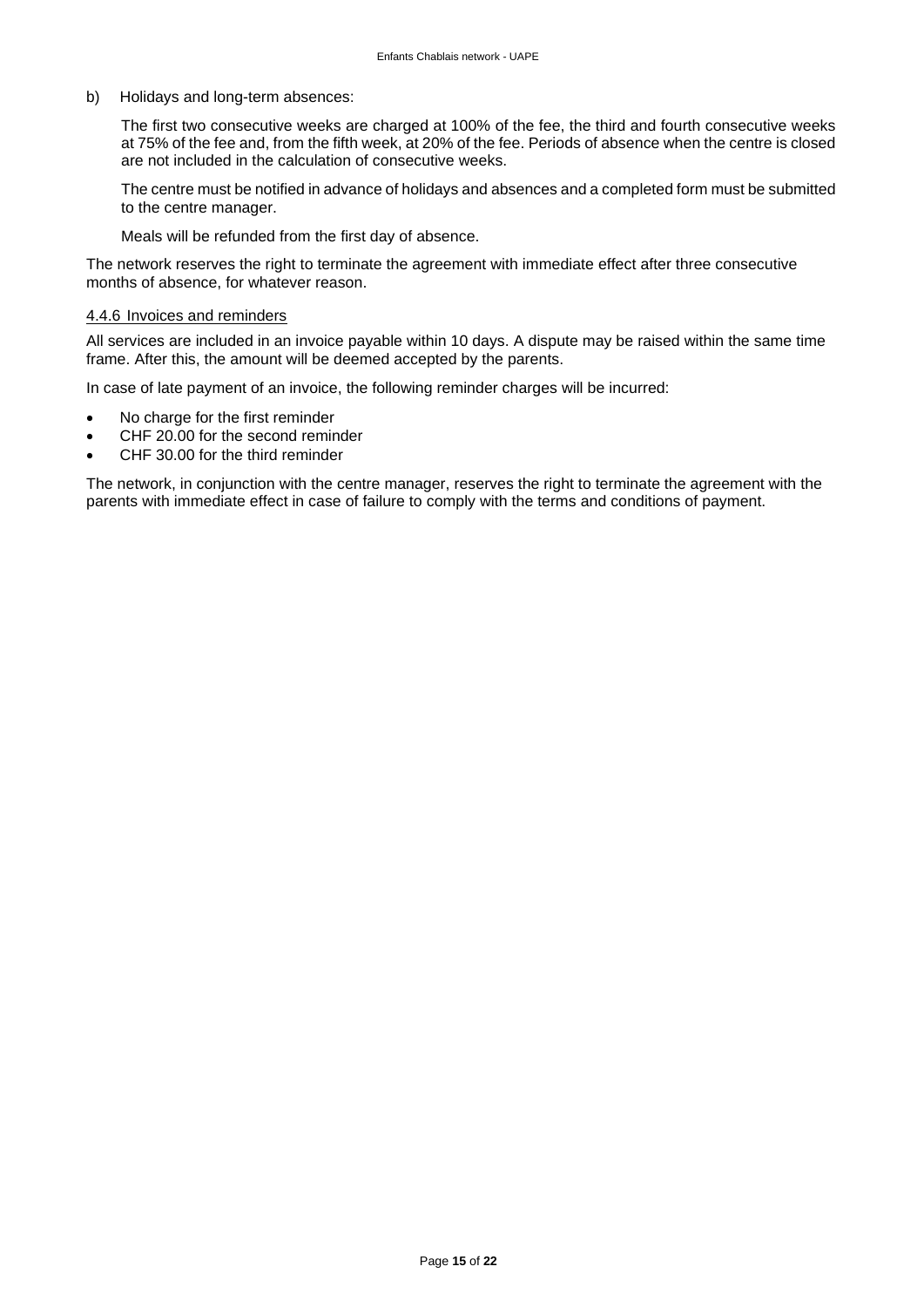# <span id="page-15-0"></span>**4.5 Fees**

# 4.5.1 Fee structure

#### Childcare while school is in session

#### **Monthly fee for one service per week**

in CHF

| Gross annual income of the<br><b>UER</b> |           | Morning<br>before school | Morning<br>with no school | Midday with<br>a meal $1, 2$ | Afternoon with<br>no school <sup>2</sup> | Afternoon<br>after school | End of the day |
|------------------------------------------|-----------|--------------------------|---------------------------|------------------------------|------------------------------------------|---------------------------|----------------|
| $\mathbf{0}$                             | 30,000    | 9.20                     | 21.40                     | 12.25                        | 9.20                                     | 12.25                     | 6.10           |
| 30.001                                   | 35.000    | 10.00                    | 23.30                     | 13.30                        | 10.00                                    | 13.30                     | 6.65           |
| 35,001                                   | 40,000    | 10.80                    | 25.20                     | 14.40                        | 10.80                                    | 14.40                     | 7.20           |
| 40,001                                   | 45,000    | 11.60                    | 27.10                     | 15.50                        | 11.60                                    | 15.50                     | 7.75           |
| 45,001                                   | 50,000    | 12.40                    | 29.00                     | 16.55                        | 12.40                                    | 16.55                     | 8.30           |
| 50,001                                   | 55,000    | 13.25                    | 30.85                     | 17.65                        | 13.25                                    | 17.65                     | 8.80           |
| 55,001                                   | 60,000    | 14.30                    | 33.40                     | 19.10                        | 14.30                                    | 19.10                     | 9.55           |
| 60,001                                   | 65,000    | 15.65                    | 36.55                     | 20.90                        | 15.65                                    | 20.90                     | 10.45          |
| 65,001                                   | 70,000    | 17.00                    | 39.70                     | 22.70                        | 17.00                                    | 22.70                     | 11.35          |
| 70,001                                   | 75,000    | 18.65                    | 43.45                     | 24.85                        | 18.65                                    | 24.85                     | 12.40          |
| 75,001                                   | 80,000    | 20.00                    | 46.60                     | 26.65                        | 20.00                                    | 26.65                     | 13.30          |
| 80,001                                   | 85,000    | 21.60                    | 50.40                     | 28.80                        | 21.60                                    | 28.80                     | 14.40          |
| 85,001                                   | 90,000    | 22.95                    | 53.55                     | 30.60                        | 22.95                                    | 30.60                     | 15.30          |
| 90,001                                   | 95,000    | 24.30                    | 56.70                     | 32.40                        | 24.30                                    | 32.40                     | 16.20          |
| 95,001                                   | 100,000   | 25.65                    | 59.85                     | 34.20                        | 25.65                                    | 34.20                     | 17.10          |
| 100,001                                  | 105,000   | 27.25                    | 63.65                     | 36.35                        | 27.25                                    | 36.35                     | 18.20          |
| 105,001                                  | 110,000   | 28.60                    | 66.80                     | 38.15                        | 28.60                                    | 38.15                     | 19.10          |
| 110,001                                  | 115,000   | 30.25                    | 70.55                     | 40.30                        | 30.25                                    | 40.30                     | 20.15          |
| 115,001                                  | 120,000   | 31.60                    | 73.70                     | 42.10                        | 31.60                                    | 42.10                     | 21.05          |
| 120,001                                  | 125,000   | 33.20                    | 77.50                     | 44.30                        | 33.20                                    | 44.30                     | 22.15          |
| 125,001                                  | 130,000   | 34.55                    | 80.65                     | 46.10                        | 34.55                                    | 46.10                     | 23.05          |
| 130,001                                  | 135,000   | 36.20                    | 84.40                     | 48.25                        | 36.20                                    | 48.25                     | 24.10          |
| 135,001                                  | 140,000   | 37.55                    | 87.55                     | 50.05                        | 37.55                                    | 50.05                     | 25.00          |
| 140,001                                  | 145,000   | 38.90                    | 90.70                     | 51.85                        | 38.90                                    | 51.85                     | 25.90          |
| 145,001                                  | 150,000   | 40.25                    | 93.85                     | 53.65                        | 40.25                                    | 53.65                     | 26.80          |
| 150,001                                  | 155,000   | 41.85                    | 97.65                     | 55.80                        | 41.85                                    | 55.80                     | 27.90          |
| 155,001                                  | 160,000   | 43.20                    | 100.80                    | 57.60                        | 43.20                                    | 57.60                     | 28.80          |
| 160.001                                  | 165.000   | 44.80                    | 104.60                    | 59.75                        | 44.80                                    | 59.75                     | 29.90          |
| 165,001                                  | 170,000   | 46.15                    | 107.75                    | 61.55                        | 46.15                                    | 61.55                     | 30.80          |
| 170,001                                  | 175,000   | 47.50                    | 110.90                    | 63.35                        | 47.50                                    | 63.35                     | 31.70          |
| 175,001                                  | $\pmb{+}$ | 48.60                    | 113.40                    | 64.80                        | 48.60                                    | 64.80                     | 32.40          |

*<sup>1</sup> The fee for the services does not include meals.*

*<sup>2</sup> Continuous school day: The midday package is charged at half of the fee shown for schoolchildren with school in the afternoon (shortened lunch break) and after-school childcare is charged as part of the 'Afternoon with no school' service.*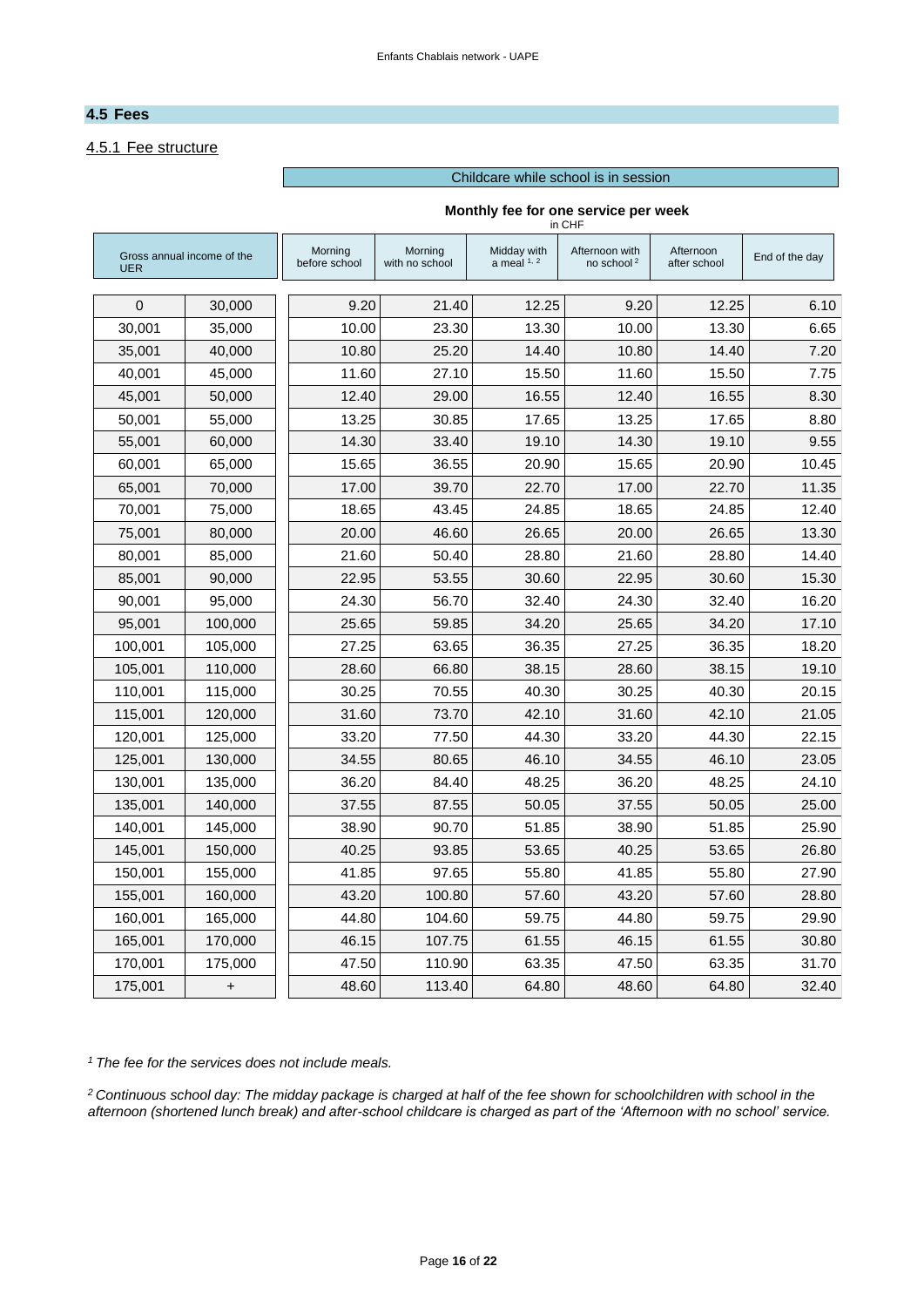#### 4.5.2 Fee structure

#### Irregular & emergency childcare

| in CHF                         |           |                          |                           |                            |                                          |                           |                |
|--------------------------------|-----------|--------------------------|---------------------------|----------------------------|------------------------------------------|---------------------------|----------------|
| Gross annual income of the UER |           | Morning<br>before school | Morning<br>with no school | Middaywith a<br>meal $1,2$ | Afternoon with<br>no school <sup>2</sup> | Afternoon<br>after school | End of the day |
| $\mathbf 0$                    |           | 2.55                     | 5.95                      | 3.40                       | 2.55                                     | 3.40                      | 1.70           |
|                                | 30,000    |                          |                           |                            |                                          | 3.70                      |                |
| 30,001                         | 35,000    | 2.80                     | 6.45                      | 3.70                       | 2.80                                     |                           | 1.85           |
| 35,001                         | 40,000    | 3.00                     | 7.00                      | 4.00                       | 3.00                                     | 4.00                      | 2.00           |
| 40,001                         | 45,000    | 3.20                     | 7.55                      | 4.30                       | 3.20                                     | 4.30                      | 2.15           |
| 45,001                         | 50,000    | 3.45                     | 8.05                      | 4.60                       | 3.45                                     | 4.60                      | 2.30           |
| 50.001                         | 55.000    | 3.70                     | 8.55                      | 4.90                       | 3.70                                     | 4.90                      | 2.45           |
| 55,001                         | 60,000    | 3.95                     | 9.30                      | 5.30                       | 3.95                                     | 5.30                      | 2.65           |
| 60,001                         | 65,000    | 4.35                     | 10.15                     | 5.80                       | 4.35                                     | 5.80                      | 2.90           |
| 65.001                         | 70.000    | 4.70                     | 11.05                     | 6.30                       | 4.70                                     | 6.30                      | 3.15           |
| 70,001                         | 75,000    | 5.20                     | 12.05                     | 6.90                       | 5.20                                     | 6.90                      | 3.45           |
| 75,001                         | 80,000    | 5.55                     | 12.95                     | 7.40                       | 5.55                                     | 7.40                      | 3.70           |
| 80,001                         | 85,000    | 6.00                     | 14.00                     | 8.00                       | 6.00                                     | 8.00                      | 4.00           |
| 85,001                         | 90,000    | 6.40                     | 14.85                     | 8.50                       | 6.40                                     | 8.50                      | 4.25           |
| 90,001                         | 95,000    | 6.75                     | 15.75                     | 9.00                       | 6.75                                     | 9.00                      | 4.50           |
| 95,001                         | 100,000   | 7.10                     | 16.65                     | 9.50                       | 7.10                                     | 9.50                      | 4.75           |
| 100,001                        | 105,000   | 7.55                     | 17.70                     | 10.10                      | 7.55                                     | 10.10                     | 5.05           |
| 105,001                        | 110,000   | 7.95                     | 18.55                     | 10.60                      | 7.95                                     | 10.60                     | 5.30           |
| 110,001                        | 115,000   | 8.40                     | 19.60                     | 11.20                      | 8.40                                     | 11.20                     | 5.60           |
| 115,001                        | 120,000   | 8.80                     | 20.45                     | 11.70                      | 8.80                                     | 11.70                     | 5.85           |
| 120,001                        | 125,000   | 9.20                     | 21.55                     | 12.30                      | 9.20                                     | 12.30                     | 6.15           |
| 125,001                        | 130,000   | 9.60                     | 22.40                     | 12.80                      | 9.60                                     | 12.80                     | 6.40           |
| 130,001                        | 135,000   | 10.05                    | 23.45                     | 13.40                      | 10.05                                    | 13.40                     | 6.70           |
| 135,001                        | 140,000   | 10.45                    | 24.30                     | 13.90                      | 10.45                                    | 13.90                     | 6.95           |
| 140,001                        | 145,000   | 10.80                    | 25.20                     | 14.40                      | 10.80                                    | 14.40                     | 7.20           |
| 145,001                        | 150,000   | 11.20                    | 26.05                     | 14.90                      | 11.20                                    | 14.90                     | 7.45           |
| 150,001                        | 155,000   | 11.65                    | 27.15                     | 15.50                      | 11.65                                    | 15.50                     | 7.75           |
| 155,001                        | 160,000   | 12.00                    | 28.00                     | 16.00                      | 12.00                                    | 16.00                     | 8.00           |
| 160,001                        | 165,000   | 12.45                    | 29.05                     | 16.60                      | 12.45                                    | 16.60                     | 8.30           |
| 165,001                        | 170,000   | 12.80                    | 29.95                     | 17.10                      | 12.80                                    | 17.10                     | 8.55           |
| 170,001                        | 175,000   | 13.20                    | 30.80                     | 17.60                      | 13.20                                    | 17.60                     | 8.80           |
| 175,001                        | $\ddot{}$ | 13.50                    | 31.50                     | 18.00                      | 13.50                                    | 18.00                     | 9.00           |

#### **Fee for one service**

*<sup>1</sup> The fee for the services does not include meals.*

*<sup>2</sup> Continuous school day: The midday package is charged at half of the fee shown for schoolchildren with school in the afternoon (shortened lunch break) and after-school childcare is charged as part of the 'Afternoon with no school' service.*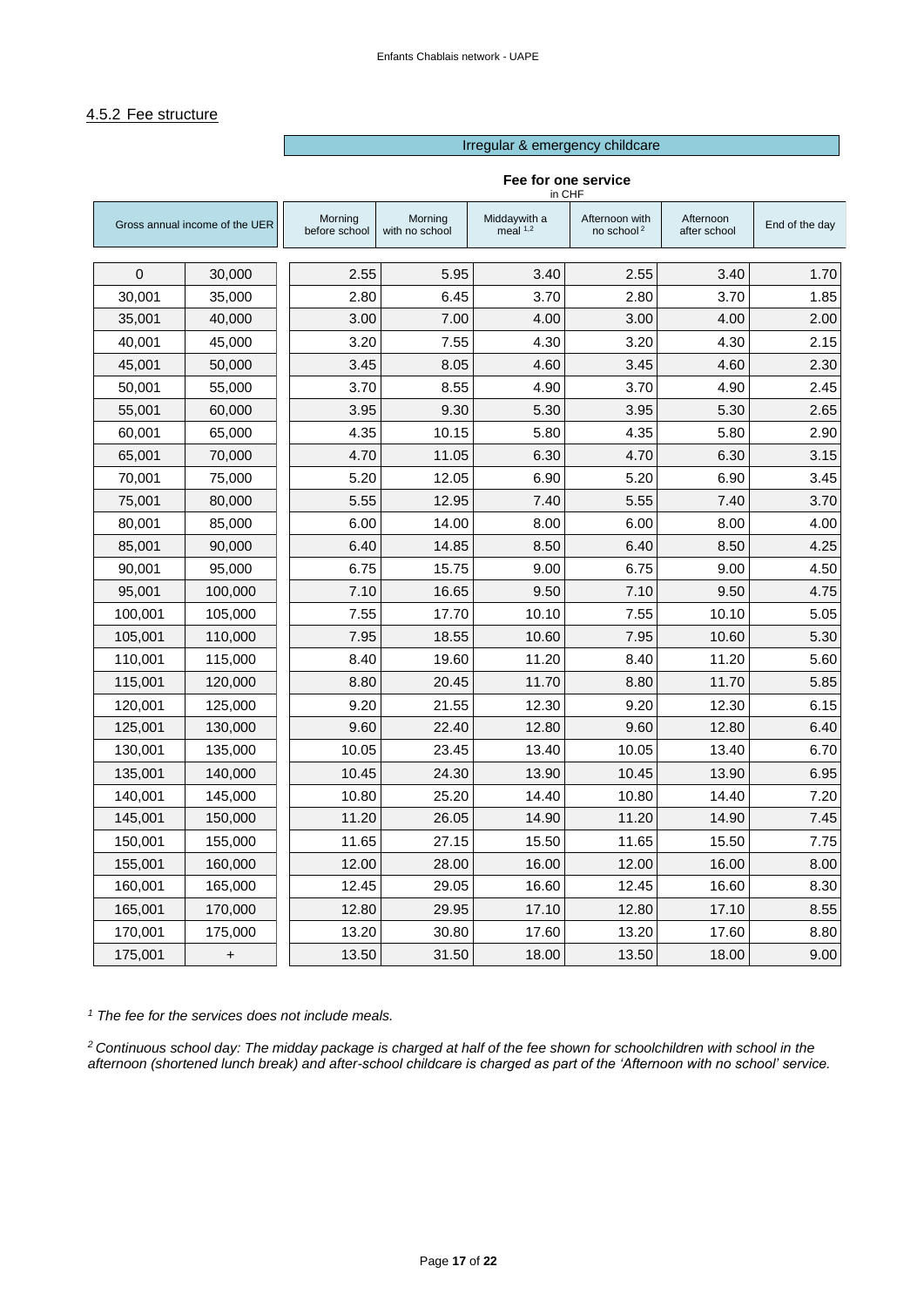#### 4.5.3 Fee structure

#### Childcare during school holidays

|                                |         |                         | in CHF                 |                                                |                       |  |  |
|--------------------------------|---------|-------------------------|------------------------|------------------------------------------------|-----------------------|--|--|
| Gross annual income of the UER |         | half day without a meal | half day with a meal 1 | Short day $1$ centres<br>in the mountains only | Full day <sup>1</sup> |  |  |
| $\mathbf 0$                    | 30,000  | 9.35                    | 11.05                  | 13.60                                          | 17.00                 |  |  |
| 30,001                         | 35,000  | 10.20                   | 12.05                  | 14.80                                          | 18.50                 |  |  |
| 35,001                         | 40,000  | 11.00                   | 13.00                  | 16.00                                          | 20.00                 |  |  |
| 40,001                         | 45,000  | 11.80                   | 14.00                  | 17.20                                          | 21.50                 |  |  |
| 45,001                         | 50,000  | 12.65                   | 14.95                  | 18.40                                          | 23.00                 |  |  |
| 50,001                         | 55,000  | 13.50                   | 15.95                  | 19.60                                          | 24.50                 |  |  |
| 55,001                         | 60,000  | 14.55                   | 17.20                  | 21.20                                          | 26.50                 |  |  |
| 60,001                         | 65,000  | 15.95                   | 18.85                  | 23.20                                          | 29.00                 |  |  |
| 65,001                         | 70,000  | 17.30                   | 20.45                  | 25.20                                          | 31.50                 |  |  |
| 70,001                         | 75,000  | 19.00                   | 22.45                  | 27.60                                          | 34.50                 |  |  |
| 75,001                         | 80,000  | 20.35                   | 24.05                  | 29.60                                          | 37.00                 |  |  |
| 80,001                         | 85,000  | 22.00                   | 26.00                  | 32.00                                          | 40.00                 |  |  |
| 85,001                         | 90,000  | 23.40                   | 27.65                  | 34.00                                          | 42.50                 |  |  |
| 90,001                         | 95,000  | 24.75                   | 29.25                  | 36.00                                          | 45.00                 |  |  |
| 95,001                         | 100,000 | 26.15                   | 30.90                  | 38.00                                          | 47.50                 |  |  |
| 100,001                        | 105,000 | 27.75                   | 32.80                  | 40.40                                          | 50.50                 |  |  |
| 105,001                        | 110,000 | 29.15                   | 34.45                  | 42.40                                          | 53.00                 |  |  |
| 110,001                        | 115,000 | 30.80                   | 36.40                  | 44.80                                          | 56.00                 |  |  |
| 115,001                        | 120,000 | 32.15                   | 38.00                  | 46.80                                          | 58.50                 |  |  |
| 120,001                        | 125,000 | 33.85                   | 40.00                  | 49.20                                          | 61.50                 |  |  |
| 125,001                        | 130,000 | 35.20                   | 41.60                  | 51.20                                          | 64.00                 |  |  |
| 130,001                        | 135,000 | 36.85                   | 43.55                  | 53.60                                          | 67.00                 |  |  |
| 135,001                        | 140,000 | 38.25                   | 45.20                  | 55.60                                          | 69.50                 |  |  |
| 140,001                        | 145,000 | 39.60                   | 46.80                  | 57.60                                          | 72.00                 |  |  |
| 145,001                        | 150,000 | 41.00                   | 48.45                  | 59.60                                          | 74.50                 |  |  |
| 150,001                        | 155,000 | 42.65                   | 50.40                  | 62.00                                          | 77.50                 |  |  |
| 155,001                        | 160,000 | 44.00                   | 52.00                  | 64.00                                          | 80.00                 |  |  |
| 160,001                        | 165,000 | 45.65                   | 53.95                  | 66.40                                          | 83.00                 |  |  |
| 165,001                        | 170,000 | 47.05                   | 55.60                  | 68.40                                          | 85.50                 |  |  |
| 170,001                        | 175,000 | 48.40                   | 57.20                  | 70.40                                          | 88.00                 |  |  |
| 175,001                        | +       | 49.50                   | 58.50                  | 72.00                                          | 90.00                 |  |  |

#### **Fee for one service**

<sup>1</sup>*The fee for the services does not include meals.*

# 4.5.4 Meals

The fee is CHF 8.00 per lunch. There is no deduction if the child does not have a meal.

For regular childcare, the fixed monthly fee for one meal per week is CHF 28.60 (CHF 8.00 x the coefficient 3.6).

#### 4.5.5 Sibling discount

| Families with two children cared for in the network          | 20% discount |
|--------------------------------------------------------------|--------------|
| Families with three children cared for in the network        | 30% discount |
| Families with four or more children cared for in the network | 40% discount |

<span id="page-17-0"></span>The reductions only apply to childcare services. Meals and application fees are not included. The sibling discount also applies to households charged the maximum fee.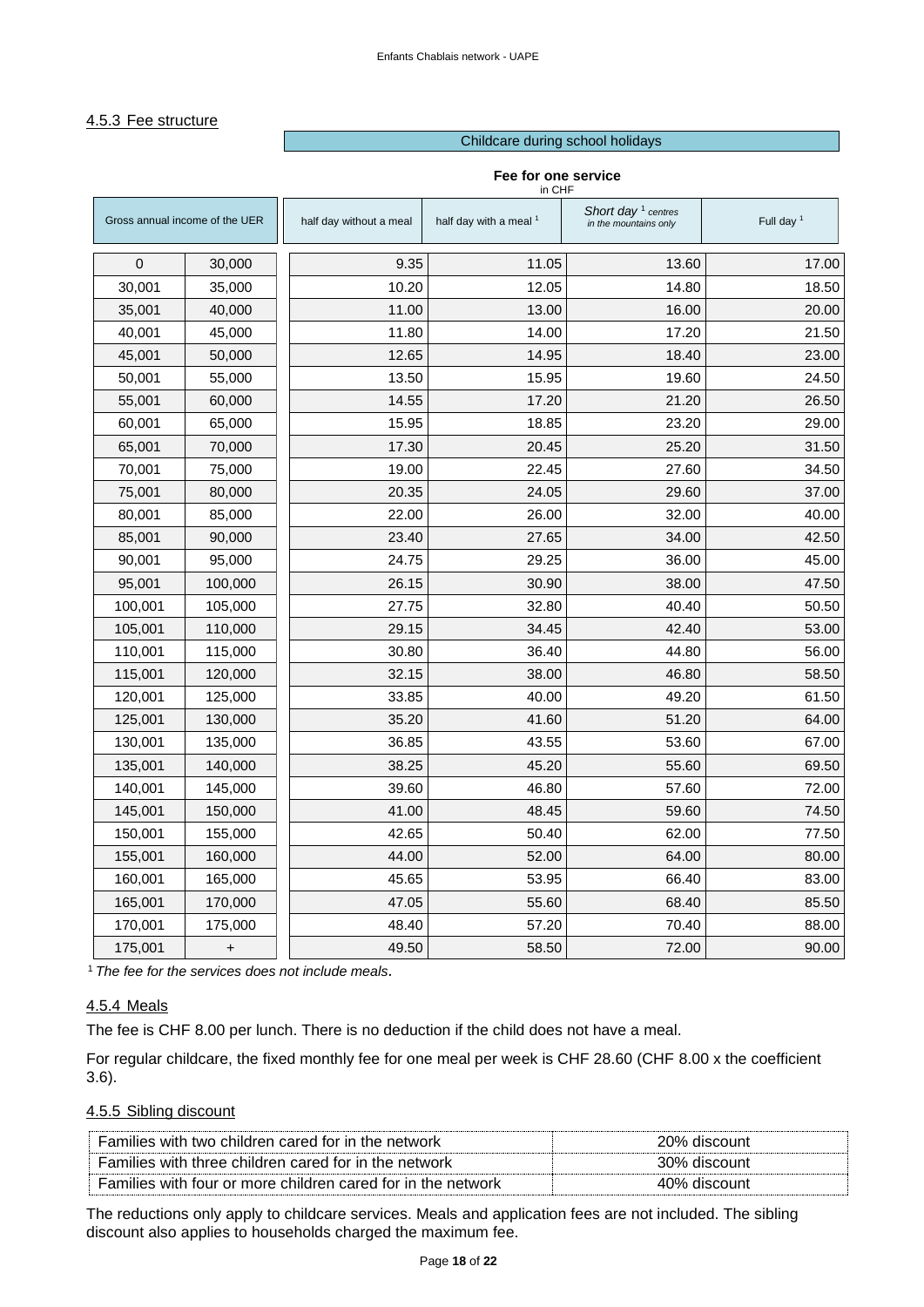#### **5 HOME CHILDCARE SERVICES (AFJ)**

Home childcare services are provided by childminders in a home environment (AMF) to young children aged from three months to the end of primary school.

#### **5.1 Entitlement to a subsidised childcare place**

#### 5.1.1 Single-parent families

The maximum subsidised placement rate is the percentage of professional activity of the parent plus 10% to take into account travel and irregular hours. The maximum activity rate is 100%.

*Example: a single-parent family where the parent works at 50% is entitled to a place at 60% for each child at the subsidised fee.* The placement rate for the hours of childcare provided by the childminder is set out in article 5.2.1.

#### 5.1.2 Families with adults living in the same household4

The maximum subsidised placement rate is the percentage of professional activity of both adults added together minus 100%. 10% is added to this figure to take into account travel and irregular hours. The maximum activity rate per adult is 100%.

*Example: a family of two adults each working at 70% is entitled to a place at 50% (70% + 70% - 100% + 10%) for each child at the subsidised fee.* The placement rate for the hours of childcare provided by the childminder is set out in article 5.2.1.

#### <span id="page-18-0"></span>**5.2 Services**

Home childcare is a particularly flexible form of childcare that fits perfectly around both regular and irregular hours. Subject to availability and acceptance by the AMF and the educational coordinator of the network, childcare can be provided at weekends and on public holidays.

#### 5.2.1 Childcare arrangements

Arrangements for home childcare services are governed by a placement agreement signed by the parents, the AMF and the educational coordinator of the network.

The network reserves the right to refuse any placement that does not meet the following conditions:

- at least two consecutive hours of childcare
- a minimum of eight hours of childcare per week for a preschool child
- a minimum of four hours of childcare per week for a schoolchild

A placement at 100% equates to a weekly average of 58.75 hours of childcare.

#### 5.2.2 Night-time childcare

In exceptional cases, and if the terms and conditions of the placement allow, the educational coordinator may authorise a childminder to accept a maximum of 12 nights per month, especially for children whose parents work nights.

#### 5.2.3 Emergency childcare

Emergency childcare is possible subject to agreement by the educational coordinator and the availability of childcare places.

#### <span id="page-18-1"></span>**5.3 Operation**

#### 5.3.1 Registration on a waiting list

Registration is through the home childcare services office or the customer portal: www.enfantschablais.ch. There is no application fee for registration on a waiting list.

<sup>4</sup> according to the definition of the Economic Unit of Reference (UER) set out in article 2.1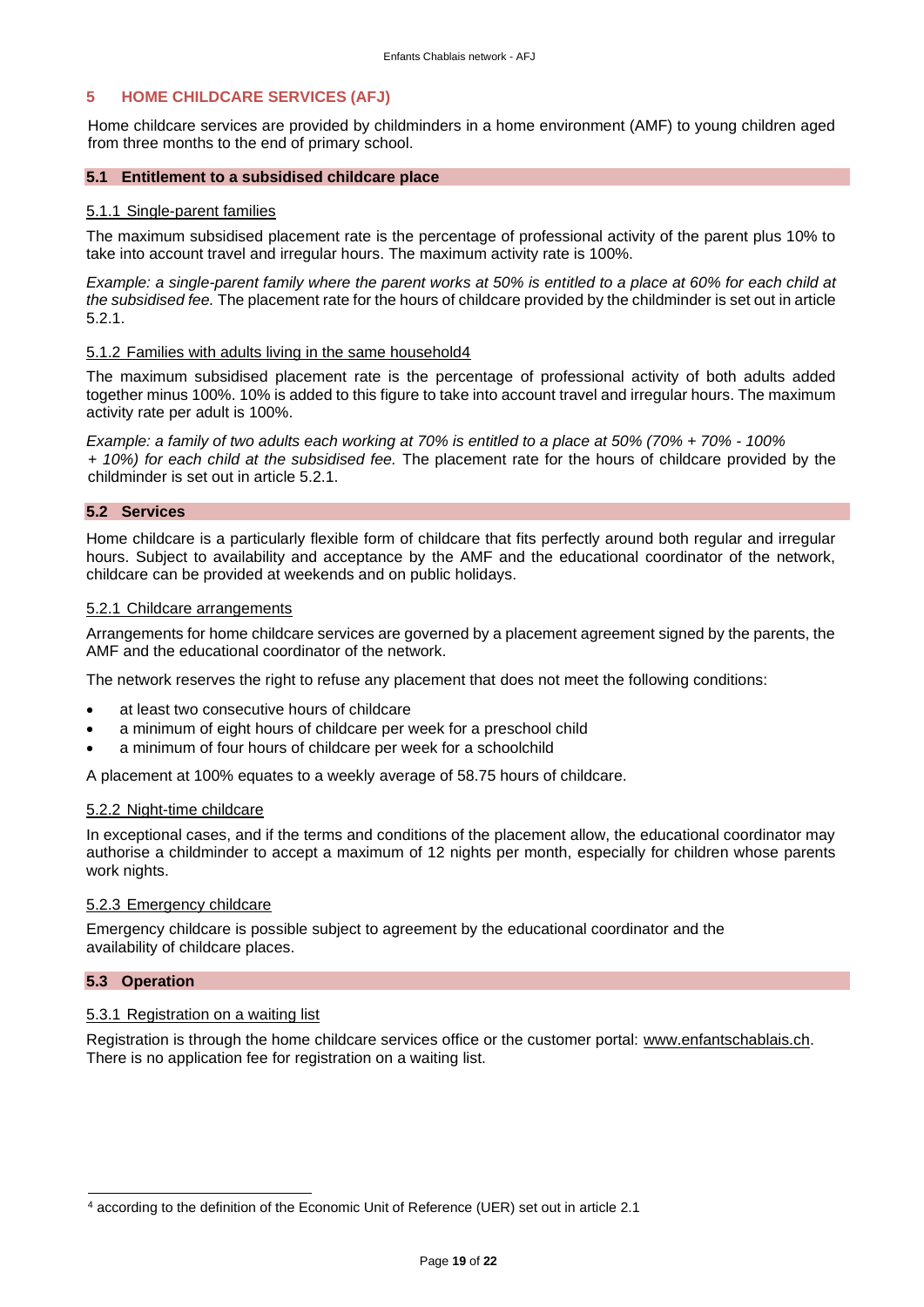#### 5.3.2 Confirmation of enrolment

When enrolment is confirmed, an application fee of CHF 50.00 is charged for each new child.

Following confirmation of enrolment, an agreement is signed between the AMF and the parents and approved by the educational coordinator. A childcare agreement is also signed between the parents and the network. The placement cannot start until both agreements have been signed and returned to the network.

In case of withdrawal, the application fee will be retained.

#### 5.3.3 Induction

Children must complete an induction period. It is recommended that this be for two weeks. The pace of the induction is discussed and agreed with the AMF.

Fees for the induction period are charged on the basis of actual attendance. In case of absence, the hours set out in the agreement are invoiced.

#### 5.3.4 Changes

Changes must be the subject of an amendment to the agreement. The amendment period is 10 working days.

#### 5.3.5 Termination of break from attendance

There is a trial period of one month for all placements. This includes the induction period. During this time, the placement can be stopped forthwith by either party. Childcare hours are invoiced according to the agreement. Additional hours are also invoiced.

After this trial period, the notice period for termination of the agreement is one month from the end of the month. Invoices will continue to be issued until the end of the notice period.

No requests for absence, holidays or changes in attendance will be accepted once the end of the placement has been scheduled.

#### <span id="page-19-0"></span>**5.4 Invoicing**

#### 5.4.1 Regular and irregular childcare

Invoices are issued in the month following the services on the basis of the fee structure shown in article 5.5.1.

The AFJ invoices the agreed services according to the childcare agreement. Additional hours are invoiced. Hours are rounded to 15 minutes in favour of the childminder.

#### 5.4.2 Childcare at weekends, nights and public holidays

Invoicing for Saturdays is the same as for working days of the week. On Sundays and public holidays, childcare hours are weighted by a factor of 1.5.

The night runs from 8pm until 7am, regardless of the child's sleeping patterns. The night fee is a fixed amount equivalent to five hours of childcare at the applicable rate.

#### 5.4.3 Absences

All absences are charged according to the agreement, except in the following situations:

a) Illness or accident involving the child:

Absences resulting from illness or accident are charged as follows:

- absence of two weeks or less: no reduction
- absence of more than two weeks: not charged from the third week on

presentation of a medical certificate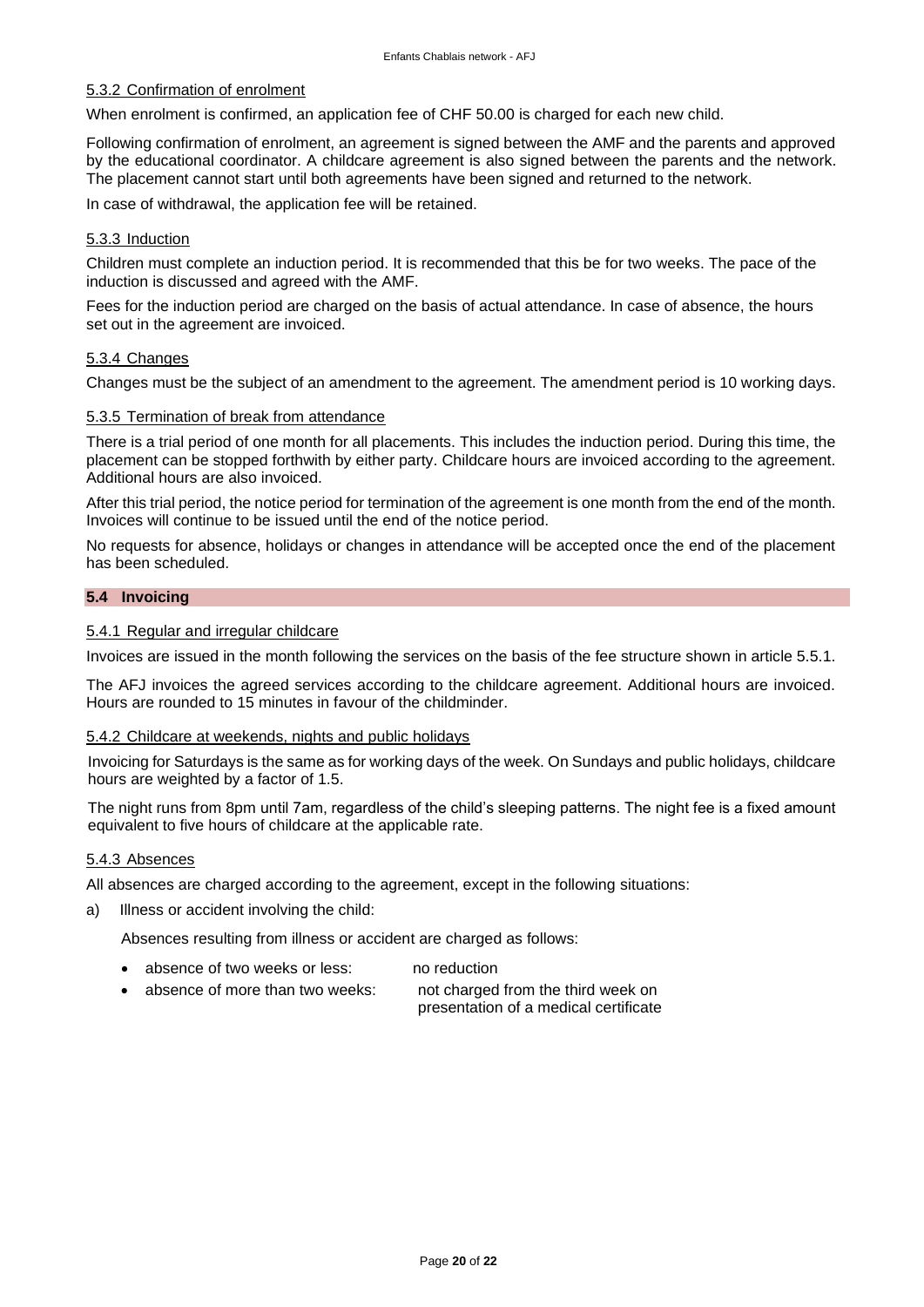- b) Holidays and long-term absences (minimum of one week)
	- Agreement providing for childcare all year round, including school holidays:

in addition to the childminder's holiday periods, parents may take five weeks' holiday at no charge, provided notice is given no later than one month in advance. If these conditions are not met, childcare hours will be invoiced according to the agreement.

• Agreement not providing for childcare during school holidays:

School holiday periods are not invoiced. Any additional holiday is invoiced according to the agreement.

The network reserves the right to terminate the agreement with immediate effect after three consecutive months of absence, for whatever reason.

#### 5.4.4 Invoices and reminders

All services are included in an invoice payable within 10 days. A dispute may be raised within the same time frame. After this, the amount will be deemed accepted by the parents.

In case of late payment of an invoice, the following reminder charges will be incurred:

- No charge for the first reminder
- CHF 20.00 for the second reminder
- CHF 30.00 for the third reminder

The network reserves the right to terminate the agreement with the parents with immediate effect in case of failure to comply with the terms and conditions of payment.